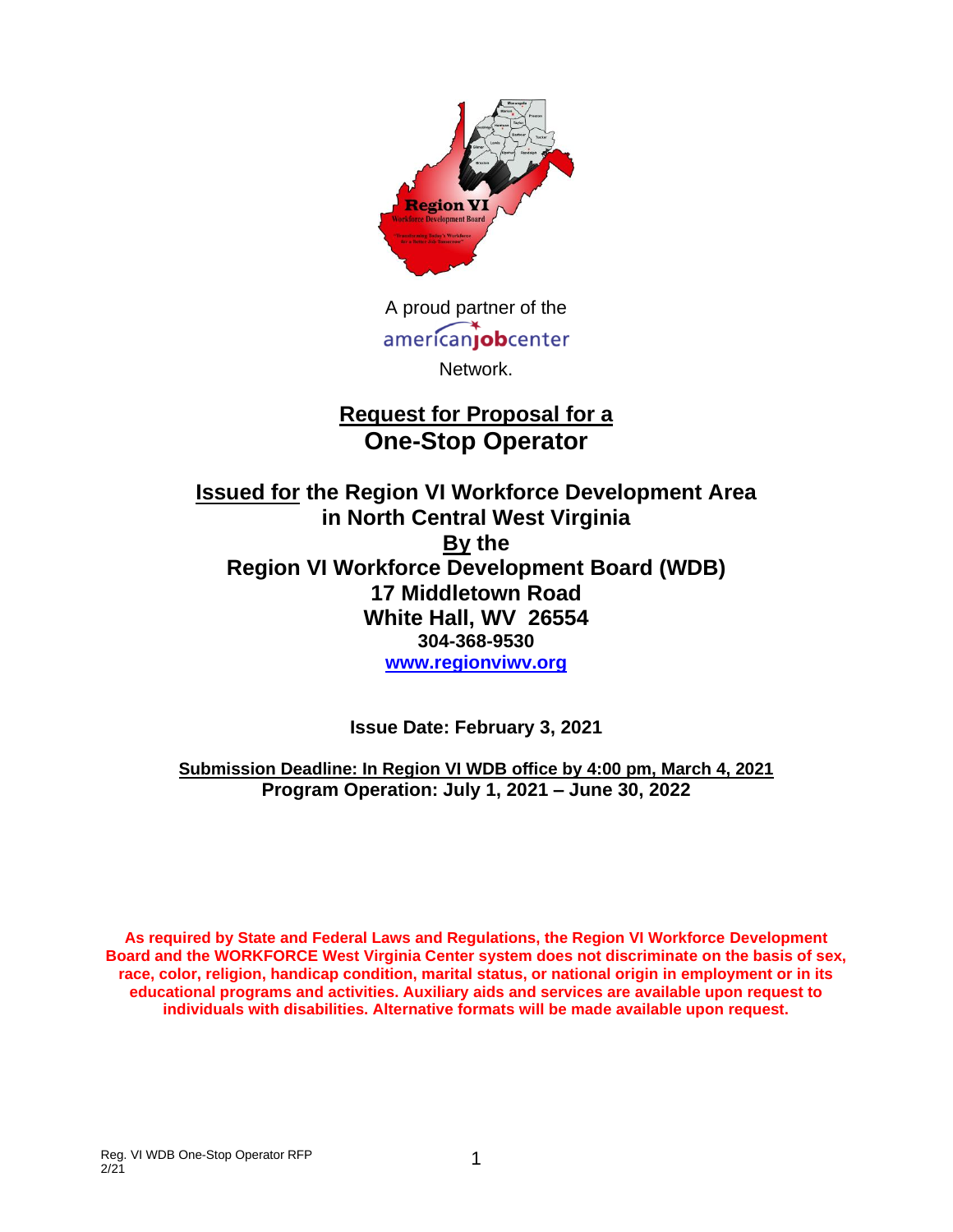# **I. Timeline**

| February 3, 2021  | <b>Release RFP</b>                                                     |
|-------------------|------------------------------------------------------------------------|
| February 15, 2021 | Questions to be addressed at Bidder's Conference due to WDB by 12 noon |
| February 17, 2021 | Bidder's Conference (Attendance Required) 1:30 pm                      |
| March 4, 2021     | Proposals due to Region VI WDB office by 4:00 pm                       |
| March 5-9, 2021   | Proposals reviewed by appointed Committee                              |
| March 11, 2021    | Full Board Mtg. - Vote on RFP Review Committee Recommendation          |
| March 12, 2021    | LEO Mtg. - Vote on final RFP Contract Award                            |
| March 15, 2021    | Award notification to approved Proposer                                |
| By June 30, 2021  | <b>Contract Negotiated</b>                                             |
| July 1, 2021      | Contract services begin                                                |

# **II. Geographic Area**

The Region VI Workforce Development Board (WDB) utilizes Workforce Innovation and Opportunity Act (WIOA) funds to provide services to Adult, Dislocated Workers, Youth, and businesses in Barbour, Braxton, Doddridge, Gilmer, Harrison, Lewis, Marion, Monongalia, Preston, Randolph, Taylor, Tucker, and Upshur counties.

# **III. Available Resources / Budget**

Region VI WDB anticipates releasing up to \$128,000 through this RFP to fund one entity (or consortium) to perform One-Stop Operator services across the 13-county region for the period of July 1, 2021 to June 30, 2022.

The Proposer must present a budget outlining the costs to provide the services as outlined in this RFP for the provision of:

The coordination of job seekers and business services among the various required WIOA One-Stop partners at the existing 1 Comprehensive and 3 satellite One-Stops in the regional workforce system, called "American Job Centers" (AJCs), resulting in more streamlined and integrated services for job seeker and business customers. Further details are outlined in Section VII. Objectives of the One Stop System.

The aforementioned proposed budget amount is for planning purposes only. Final funding amounts for PY 21 will be determined after the federal allocation notification has been received. The PY 21 initial contract will be based upon the proposed budget until the federal final amount has been allocated. The final amount will then be negotiated and included with the PY 21 final contract.

A detailed line-item budget must be submitted with each proposal (Use the **Attachment B** format only.) When submitting your budgets, you must attach your cost allocation plan *or indirect cost proposal from a CPA firm* to the budget. \* Indirect costs are limited to a maximum of 10% of the total contract award. Any profit anticipated to be made is capped at 10% if the proposing entity is a public, for-profit entity.

# **IV. General Information**

The Workforce Innovation and Opportunity Act of 2014 (WIOA) was signed into Law on July 1, 2014. The Region VI WDB is responsible for, among other activities, the administration and oversight of the one-stop delivery system in the thirteen counties comprising Region VI. The One-Stop system is branded nationally as the American Job Center. Locally, Region VI identifies the local One-Stop centers as WorkForce West Virginia Centers, a proud partner of the American Job Center network.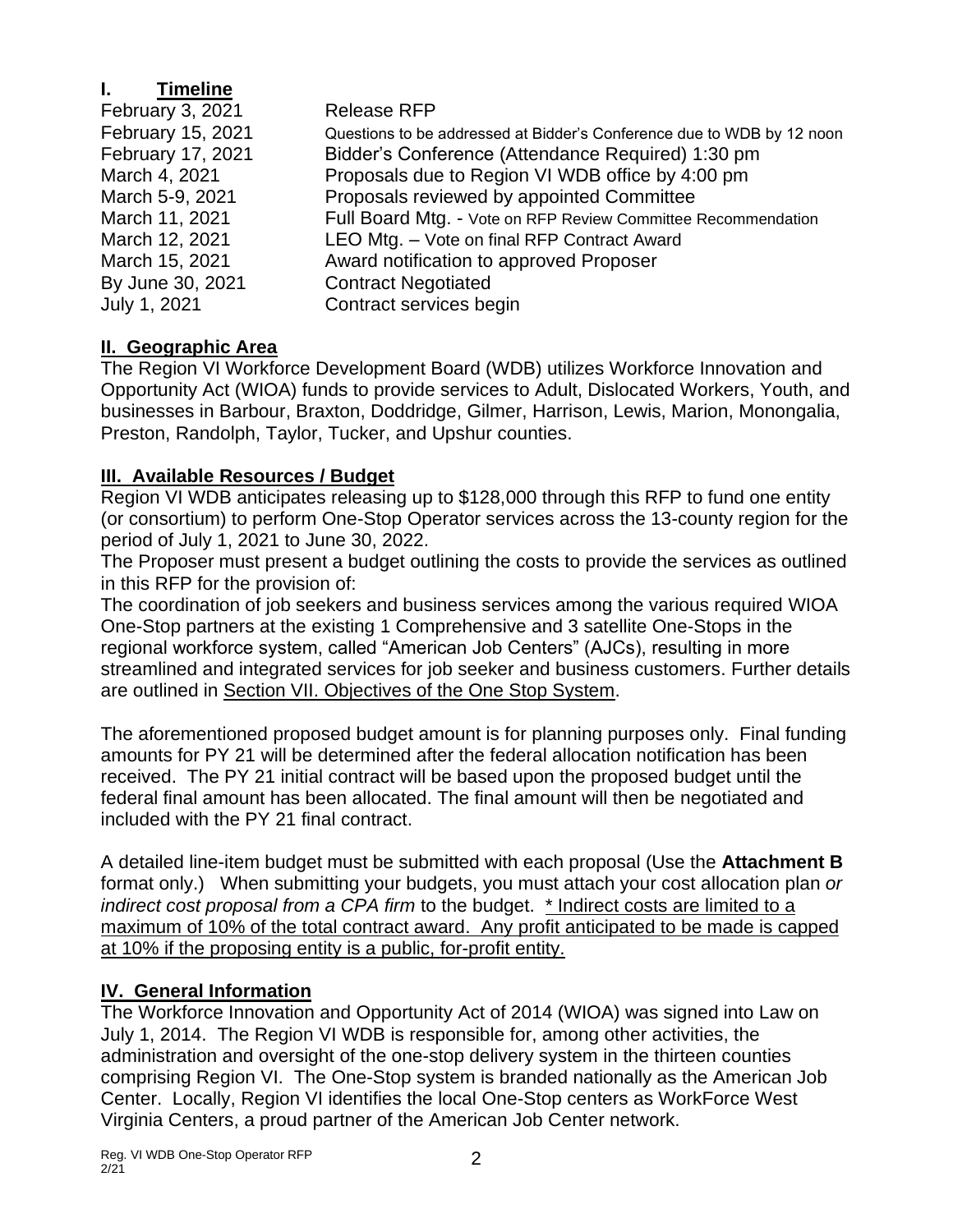The Region VI WDB has specified that the Fairmont Workforce West Virginia Center will serve as the comprehensive physical location where job seekers and employer customers can access the programs, services, and activities of all required one-stop partners (section 121 (b)(1)(B) of WIOA), along with any additional partners as determined by the Region VI WDB. There are 3 affiliate centers located in Elkins, Clarksburg, and Morgantown which are included as part of the one-stop center system in Region VI.

This Request for Proposal (RFP) is issued to solicit agencies/organizations with the capacity and expertise to coordinate the Region VI WDB's one-stop system and to provide specific services to the business and job seekers in the 13-county region.

This request covers the base period from **July 1, 2021, through June 30, 2022**. This RFP contains the provision for up to three (3) additional option years. The proposing organization initially selected to be the One-Stop Operator may be approved to continue to serve in that capacity contingent upon successful negotiation of succeeding years' operating budgets, satisfactory performance during the initial and succeeding contract periods, and availability of yearly funding.

Each Proposer must be familiar with state and federal requirements of the Workforce Innovation & Opportunity Act. Specific information on the one-stop system can be found in the Workforce Innovation & Opportunity Act, Section 121 and 20 CFR Subpart F, 361.300- 900. Additional informational resources are:

**US Department of Labor, Employment and Training** https://wdr.doleta.gov/directives/ **WorkForce West Virginia** www.workforcewv.org

**Region VI Workforce Development Board** [www.regionviwv.org](http://www.regionviwv.org/)

# **V. Who Can Submit a Proposal**

One-Stop Operators may be a single entity (public, private, or nonprofit) or a consortium of entities. Types of entities that may be a One-Stop Operator include:

- □ An institution of higher education
- □ A State Employment Service agency established under the Wagner-Peyser Act
- $\Box$  A community-based organization, nonprofit organization, or workforce intermediary
- $\Box$  A private for-profit entity
- □ A government agency
- $\Box$  A local Board, with the approval of the chief elected official and the Governor

 $\Box$  Another interested organization or entity capable of carrying out the duties of One-Stop Operator. Examples may include:

- Local chamber of commerce
- Business organization
- Labor organization

If the consortium of entities is a consortium of one-stop partners, it must include a minimum of three of the one-stop partners, each responsible for at least one of the following programs and activities in the local area:

 $\Box$  Programs authorized under title I of WIOA:

- Adults
- Youth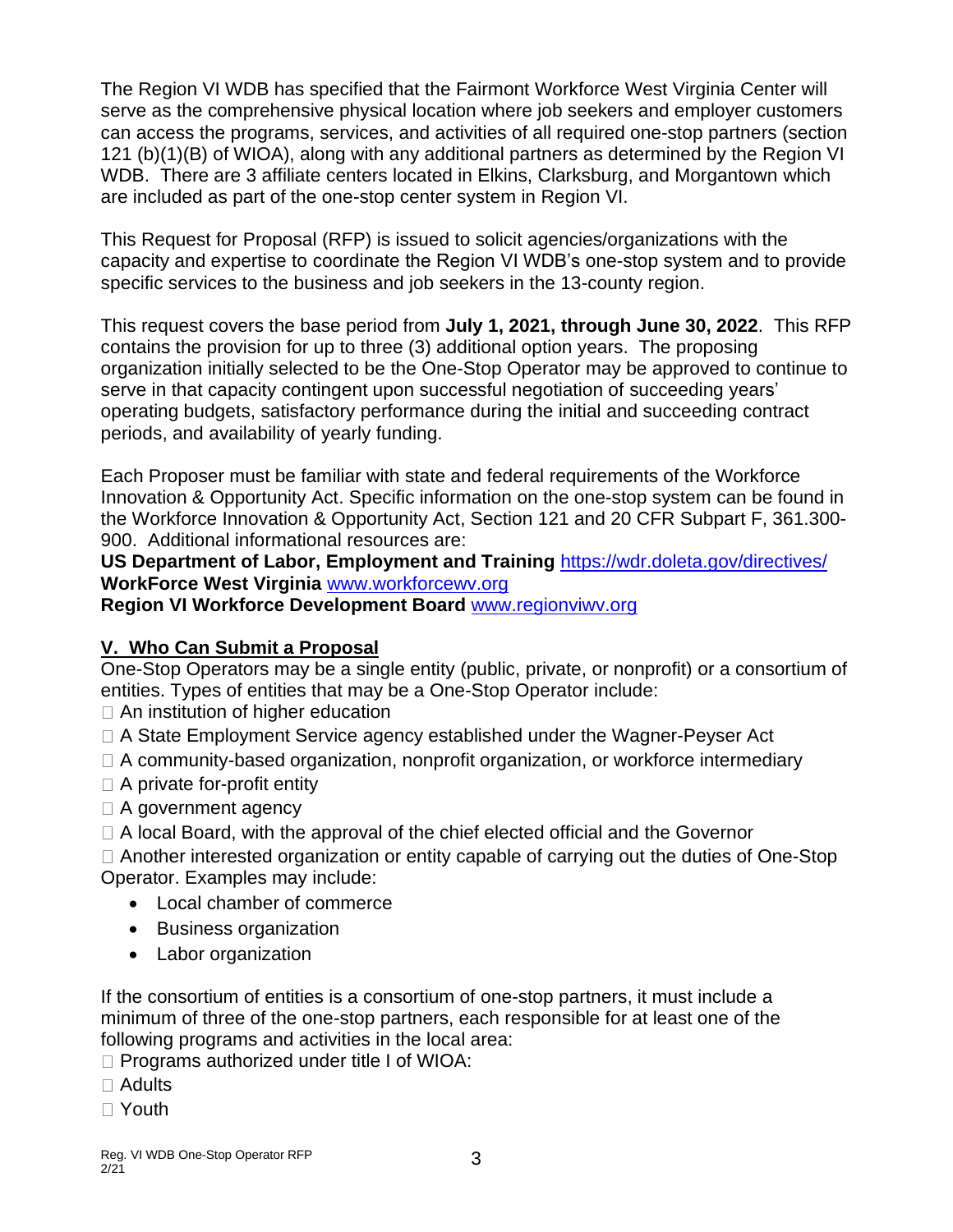Dislocated Workers (DW)

□ Job Corps

Youth Build

□ Native American Programs

 $\Box$  Migrant and seasonal farmworker programs (MSFW)

 $\Box$  Employment services authorized under the Wagner-Peyser Act (W-P)

 $\Box$  Adult education and literacy authorized under title II of WIOA (AEL)

Vocational Rehabilitation program authorized under title I of the Rehabilitation Act of 1973 (VR)

 $\Box$  Senior Community Service Employment Program authorized under title V of the Older Americans Act

 $\Box$  Career and technical education programs at the post-secondary level authorized under the Carl D. Perkins Career and Technical Education Act of 2006

 $\Box$  Trade Adjustment Assistance activities authorized under chapter 2 of title II of the Trade Act of 1974 (TAA)

 $\Box$  Jobs for Veterans State Grants programs authorized under chapter 41 of title 38, U.S.C.

 $\Box$  Employment and training activities carried out under the Community Services Block Grant (CSBG)

 $\Box$  Employment and training programs carried out by the U.S. Department of Housing and Urban Development (HUD)

□ Programs authorized under State Unemployment Compensation Laws (UI)

 $\Box$  Programs authorized under the Second Chance Act of 2007

 $\Box$  Unless specifically exempted by the Governor, Temporary Assistance for Needy

Families (TANF) authorized under Part A title IV of the Social Security Act.

Any entity, including a current One-Stop Operator or LWDB, competing to become the One-Stop Operator must have adequate firewalls and conflict of interest policies and procedures in place to prevent them from being involved in the planning or execution of the competitive process. Such involvement would be an inherent conflict of interest.

*The Region VI Workforce Development Board will not discriminate against any firm or individual on the grounds of race, creed, color, sex, age, handicap status or national origin in the contract award.*

# **VII. Objectives of the One Stop System**

The objective of the Region VI WDB's One-Stop system is to provide West Virginia's employers with a well-trained workforce-ready labor force, while additionally providing more individuals with the opportunity to be productive members of that labor force.

In order to meet that main objective, the One-Stop Operator will be responsible for the following:

- Convening Partnership meetings;
- Assisting the Partner Network in coordinating the development of a training and communication plan for the One-Stop System comprehensive and affiliate centers;
- Leading and convening partners in the design and implementation of functional integration of the services of the One-Stop System;
- Assisting the Region VI WDB with the design and implementation of the One-stop Site Certification process;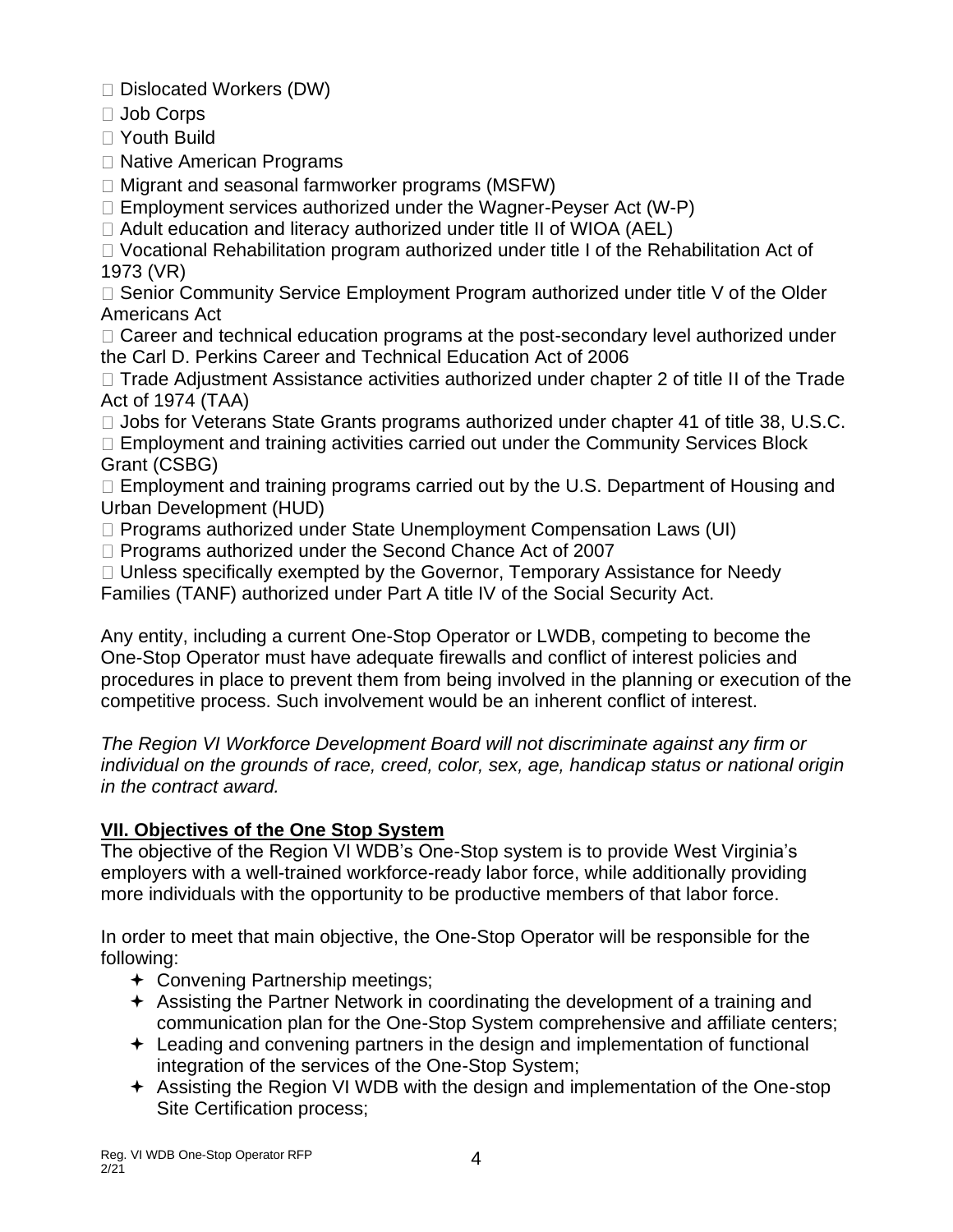- Assisting the Region VI WDB in developing a Region VI One-Stop Partner Memorandum of Understanding (MOU) to include an Infrastructure Funding Agreement (IFA);
- Ensuring that the One-Stop Partners adhere to the MOU/IFA Agreement and all reporting and IFA reconciliation procedures;
- + Promoting the services available through the One-Stop System, including the development of marketing and outreach materials with support and final approval from the Region VI WDB;
- Evaluating customer needs and satisfaction data to continually refine and improve service strategies, including exploring implementing a real-time customer feedback model;
- $\div$  Serving as a liaison between the Region VI WDB and the Partner Network by holding ongoing meetings with the LWDB Executive Director;
- Ensuring that the Region VI WDB's policies and procedures are effectively communicated and carried out through the One-Stop System;
- Coordinating outreach to business and job seeker customers, which includes coordinating the development of marketing, outreach, and labor market information materials with support from and final approval of the Region VI WDB;
- $+$  Incorporate an integrated and aligned Business Services strategy among one-stop center partners to present a unified voice for the one-stop center in its communications with employers, by serving as a key member/partner of the Region VI Business Service Team;
- Respond to employers' requests including providing interview space, job fairs, and other services offered through the Region VI America's Job Centers;
- Working with the Region VI WDB and Partner Network to recruit and integrate additional partners into the One-Stop System;
- Complying with all federal, state, and local policies governing the operations of a One-Stop Operator;
- Working with the Partner Network and the Region VI WDB to define and provide a means to meet common operational needs, such as training, technical assistance, and additional resources, etc.;
- Facilitating sharing of data and information;
- Representing the Region VI Workforce West Virginia Center One-Stop System at community meetings to promote services and or discuss partnership opportunities;
- Ensuring EEO requirements are met, including coordinating staff training, and assuring EEO posters and processes are in place; and
- $\div$  Serve as the Rapid Response (RR) Coordinator in Region VI aligning system partners' local RR services for workers who have or will be dislocated from their jobs due to a business or plant closures, major employer downsizing, or natural disasters.

# **VIII. Performance Goals**

The selected One-Stop Operator will be subject to minimum performance standards as required during the initial and, if awarded, subsequent contract years. Performance standards can be found in the WIOA Section 116 (b)(2)(A) and 20 CFR section 361.155. Negotiated performance standards are included as **Informational Attachment 1** to this RFP.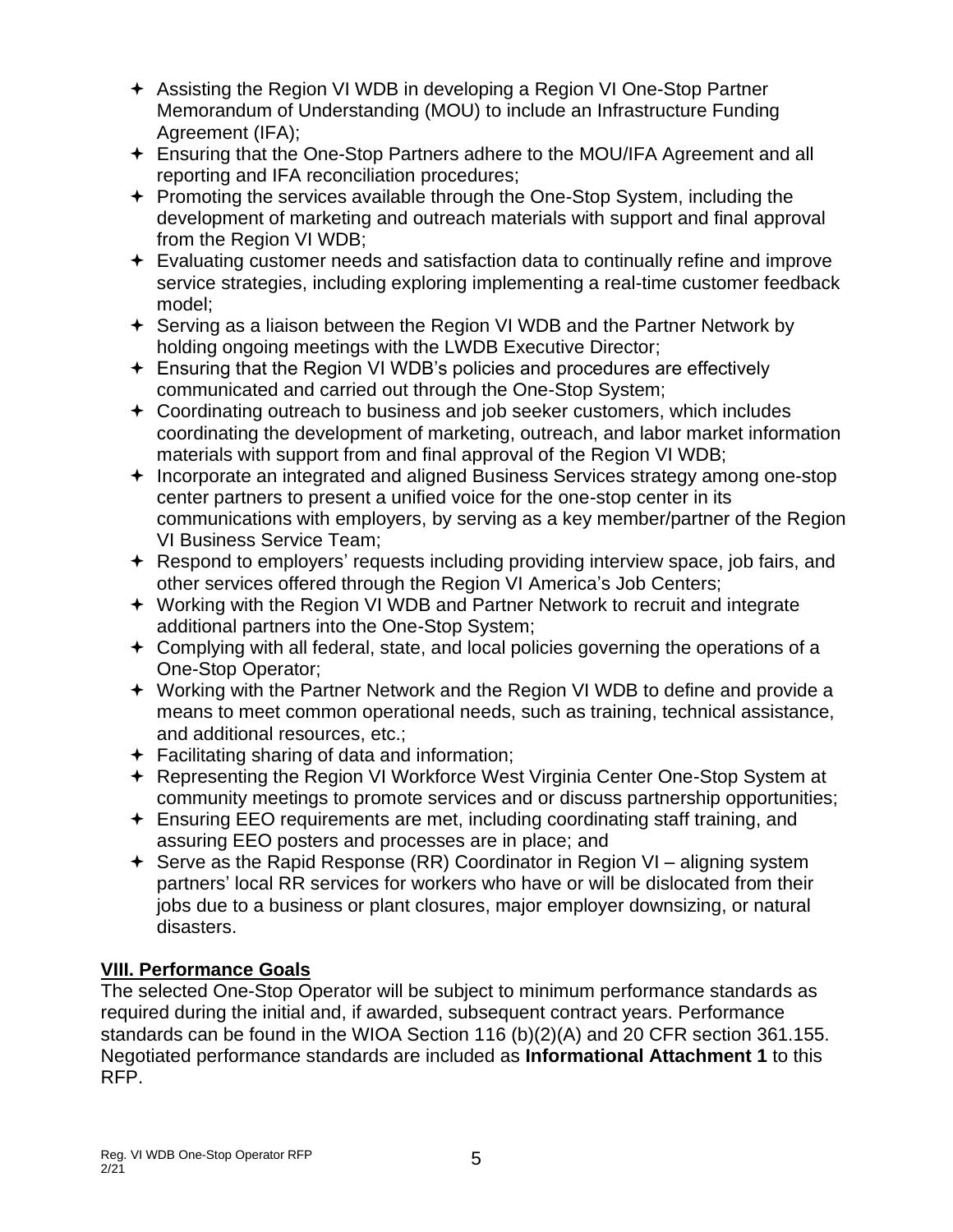Region VI will additionally negotiate specific performance goals for the agency awarded the One-Stop One-Stop Operator contract to meet at the time of initial contract negotiation. Meeting the goals will be tied to contract renewal/negotiation for the option year(s). The additional performance goals will be based on any part, or all, of the following:

- Program Coordination
- Resource Management
- Outreach, Recruitment, and Marketing
- Communication and Information Dissemination
- Partner cross-training
- Continuous Improvement
- Reporting
- Successful One-stop certification

Note: Performance measures for providers may be modified at any time if the Region VI WDB, the State of West Virginia, and the Department of Labor re-negotiate performance standards.

# **IX. Subcontracting / Collaboration**

Services may be subcontracted or achieved through collaboration with one or more qualified agencies in Region VI, but the Grant Recipient(s) must accept responsibility for contract performance and monitoring of subcontractors and collaborators. All subcontractors must:

- Be a public or private not-for-profit 501(c)(3) or (6) corporation, an education organization, a governmental unit, a public agency, a community-based organization, a faith-based organization or private-for-profit corporation properly organized in accordance with State and Federal law.
- Meet the same administrative and reporting guidelines as the Grant Recipient(s).
- Have written approval of the WDB to act as subcontractor

# **X. Bidders Conference**

All parties interested in submitting proposals for the One-Stop Operator in Region VI **MUST** attend the bidder's conference to be held at 1:30 pm on February 17, 2021, at the Region VI Workforce Development Board offices at 17 Middletown Road, White Hall, WV, 26554. (Directions to the Region VI WDB office included as **Informational Attachment 2**). Questions to be addressed at the Bidder's conference **MUST** be submitted in writing by 12:00 pm, February 15, 2021, via e-mail [\(ahall@region6wv.org\)](mailto:ahall@region6wv.org), fax (304-368-9532), or regular mail to Amy Hall, Program Director, Region VI WDB, 17 Middletown Road, White Hall, WV 26554. Further questions will not be addressed after the Bidder's Conference and proposals from parties who did not attend the bidder's conference will not be considered.

Notes from the bidder's conference will be posted on the Region VI website at [www.regionviwv.org](http://www.regionviwv.org/) within 48 hours after the meeting.

# **XI. Disclaimers**

In the event policy, procedure, program design, or regulatory changes occur, entities submitting a proposal may be requested to modify program design or the delivery of services. Should a request for a change in program design or services occur, staff of the Region VI Workforce Development Board office will be available to assist entities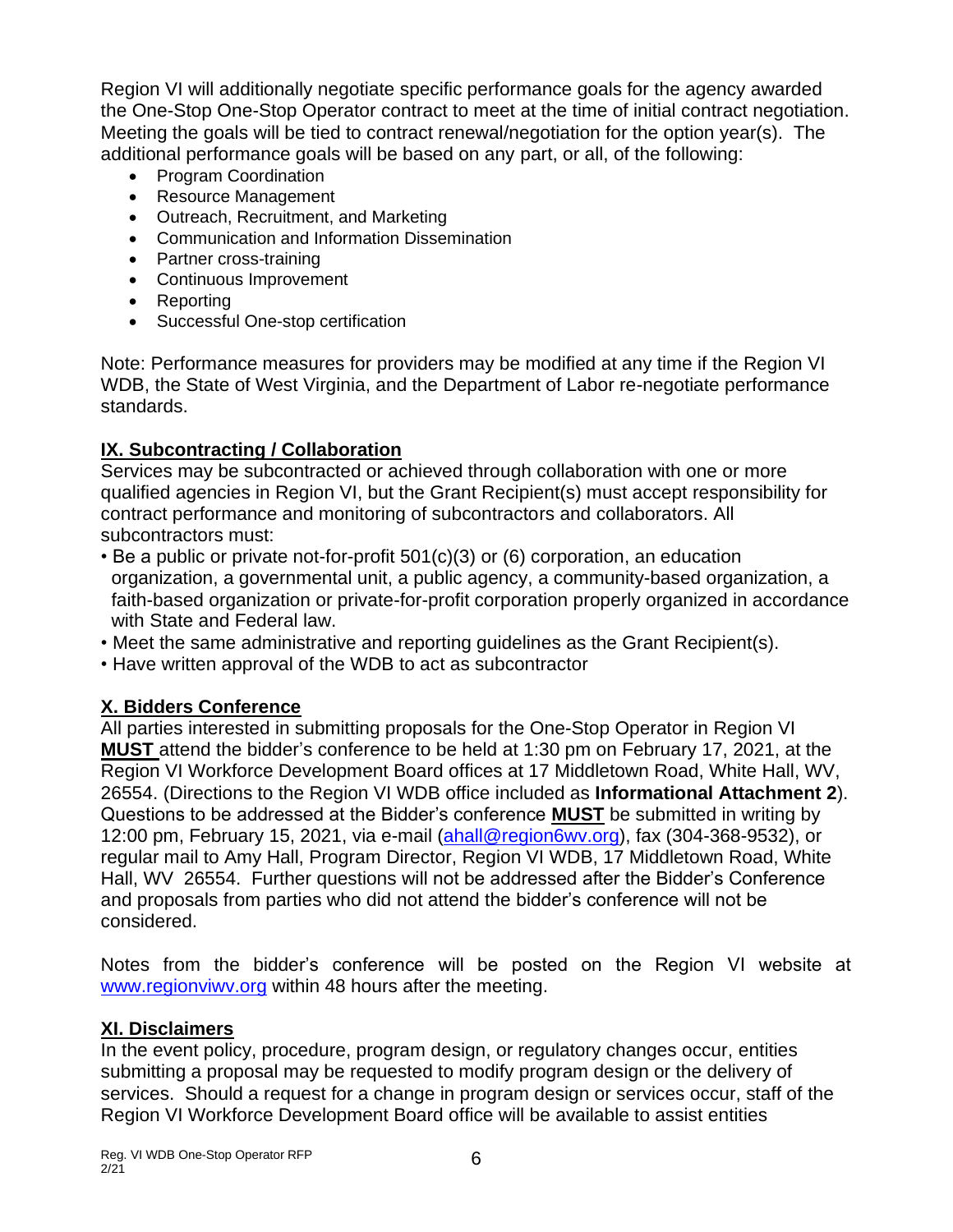submitting a proposal with the interpretation and suggestions for changes in redesign.

The Region VI Workforce Development Board and Local Elected Official Board (LEO) are under no obligation to award a contract to any entity submitting a proposal in response to this Request for Proposal.

The Region VI Workforce Development Board and Local Elected Official Board (LEO) are under no obligation to reimburse any party for the fees involved in the submission of any such proposals.

An entity may not be recommended for funding, regardless of the merits of the proposal submitted, if the entity has a history of contract non-compliance with the Region VI WDB, or any other funding source, and/or poor past or current contract performance with the Region VI WDB, or any other funding source.

No entity may compete for funds if (1) the entity has been debarred or suspended or otherwise determined to be ineligible to receive federal funds by an action of any governmental agency; (2) the entity's previous contracts with the Region VI WDB have been terminated for cause; (3) the entity has not complied with an official order to repay disallowed costs incurred during its conduct of programs or services.

#### **XII. Protests, Disputes, and Outbriefings**

 If a proposal is denied, a written appeal regarding the non-award of funds may be submitted within 10 calendar days of receipt of the non-award notice. The appeal may include a request for reconsideration of funding. The written appeal shall be submitted to: Executive Director, Region VI Workforce Development Board, 17 Middletown Road, White Hall, WV. After consideration by the Executive Director, the written notice may be submitted to the Workforce Development Board, or designated committee of the Board for consideration. Further requests for appeals shall follow the Region VI grievance complaint procedures. Bidding organizations may request a copy of the complaint procedures at any time by contacting the Region VI WDB office.

 An Outbriefing for non-selected Proposer's may be requested from the Region VI WDB within 30 days of notification of non-selection.

# **XIII. General Contract Conditions**

A cost-reimbursable contract will be negotiated after final award approval of the proposal, which meets the requirements of the RFP and has been deemed to be in the best interests of the Region VI WDB.

All Grant Recipients must provide a certificate of insurance for comprehensive general public liability insurance with combined single limit coverage of at least \$1,000,000 with the Region VI Workforce Development Board and the Region VI Local Elected Officials (LEO) Board becoming "also insured" at the time of contract implementation. Proof of Workers Compensation Insurance coverage must also be included with the proposal. Other insurance coverage may be required and is subject to negotiation.

# **XIV. Proposal Submission Deadline**

In order to be considered for funding in the program period July 1, 2021 – June 30, 2022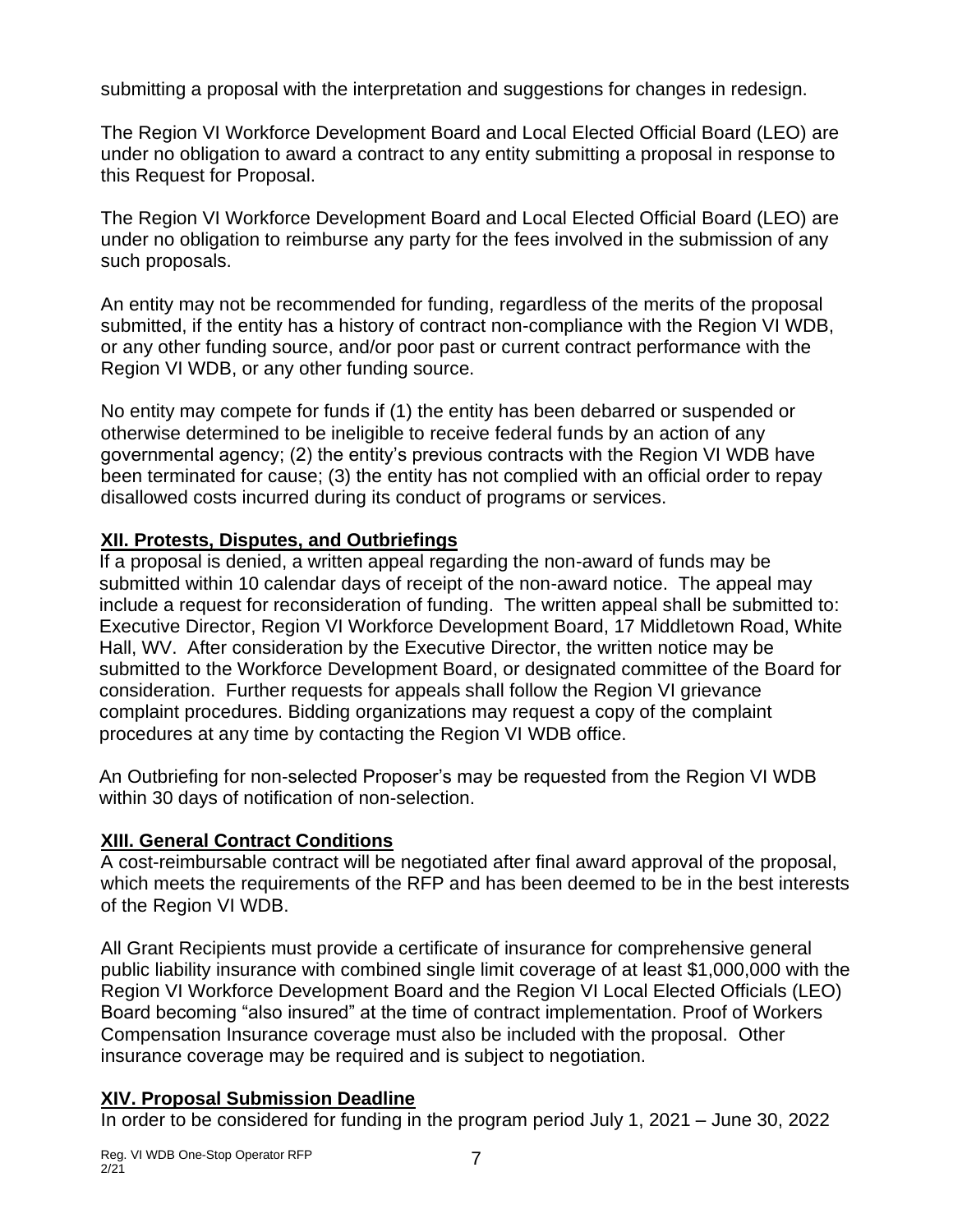only those interested entities who attended the Bidder's Conference on February 17, 2021, may submit a proposal, and the proposal must be submitted no later than March 4, 2021 by 4:00 p.m.

A proposal received after the closing date, incomplete proposals, and/or proposals submitted from an entity, which did not send a representative to the Bidder's Conference, will be considered non-responsive, will not be considered for review, and will be returned to the sender.

#### **XV. Evaluation of Proposals**

All proposals submitted in accordance with this RFP will be rated based on the criteria outlined below. The Region VI Workforce Development Board One-Stop Operator RFP Review Committee will rate the proposals. This committee will then either inform the Region VI WDB that no award recommendation can be made, and the basis for nonaward, or the committee will recommend for award one of the Proposers and the basis for the award (meeting all requirements and points scored). The Region VI WDB will either reject the recommendation, or approve the recommendation and submit it for approval to the LEO board, which will have the final approval over the awarding of the contract.

All individuals involved in the development, evaluation and award process of this RFP must adhere to the Region VI Conflict of Interest Policy. Proposers should disclose potential conflict of interest issues by identifying any relationship to a board or committee member in a letter submitted with the original proposal.

Proposals will be evaluated using the following criteria:

| <b>TARGET GROUP/GEOGRAPHICAL SERVICE AREA</b> | 5 Points   |
|-----------------------------------------------|------------|
| <b>PROGRAM ELEMENTS</b>                       | 70 Points  |
| <b>PROPOSER INFORMATION</b>                   | 20 points  |
| <b>TRANSITION PLAN</b>                        | 5 Points   |
| <b>BUDGET</b>                                 | 10 Points  |
| <b>Total</b>                                  | 110 Points |

#### **XVI. PROPOSAL FORMAT**

Proposers must follow the instructions outlined in this RFP package and submit all appropriate package forms. All forms and narratives must be typewritten, single-spaced, single-sided, on 8.5" X 11" paper in a 12-point font and a binder clip or paper clip used for each individual copy. DO NOT USE STAPLES OR ANY OTHER TYPE OF BINDING.

Two original-signature hard copies of the complete proposal package and three additional hard copies must be submitted to the Region VI Workforce Development Board office at 17 Middletown Road, White Hall, WV, 26554. The original proposals must contain signatures in blue ink of an official authorized to legally bind the applicant organization. The proposal packet must be sealed and clearly marked "One-Stop Operator Proposal" on the outside. FAXED OR ELECTRONIC COPIES WILL NOT BE ACCEPTED. The Proposer assumes all responsibility for the submission of the proposal and meeting of the required deadlines.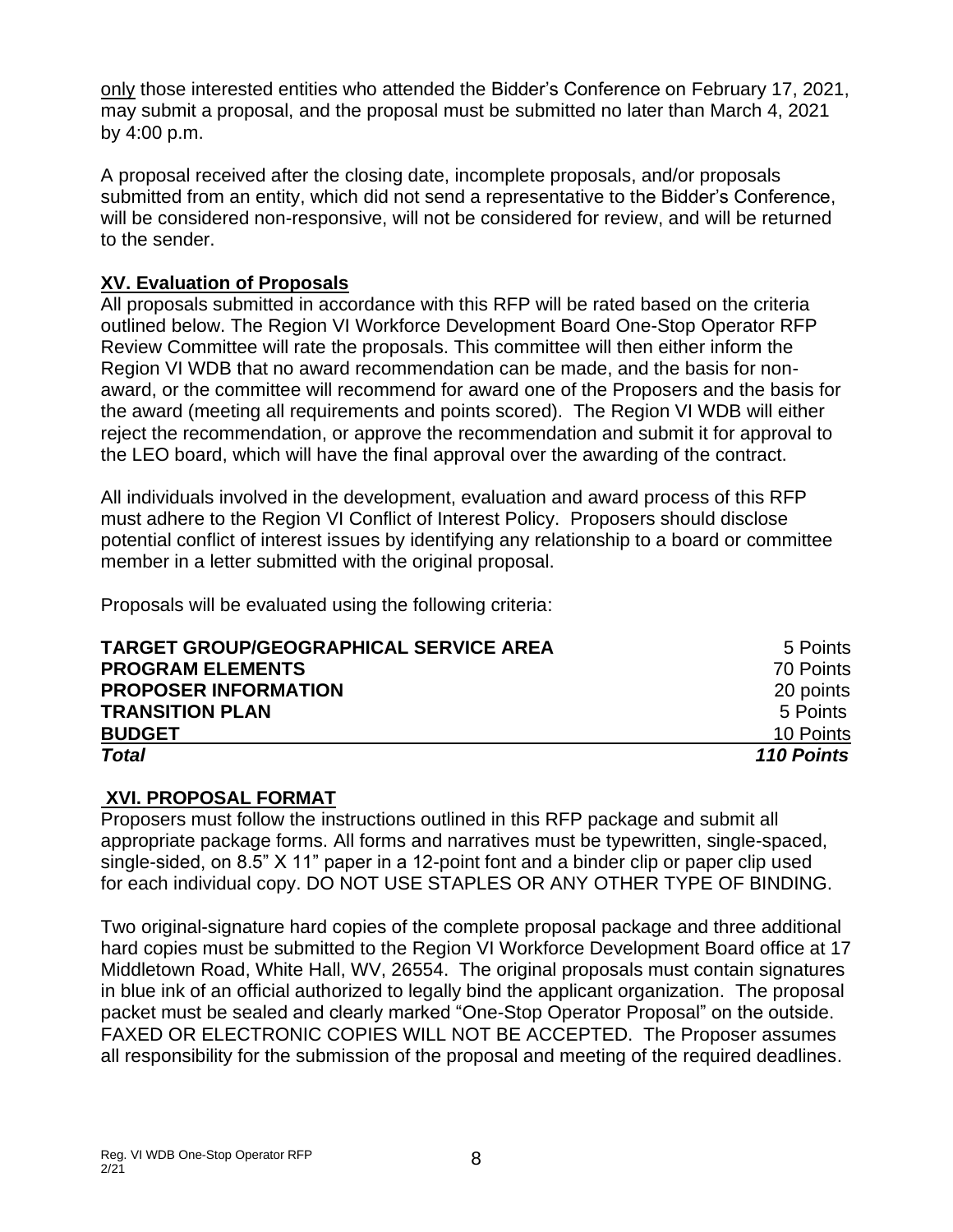Each page of the proposal should be numbered sequentially at the bottom of the page beginning with page one being the page immediately following the Executive Summary. These page numbers should then be reflected on the proposal table of contents.

Use the "question and answer" format when describing how your organization will provide/perform the required action listed in the Statement of Work. Points will be deducted if this format is not followed.

The forms included with this packet, (with the exception of the Proposal Narrative for which no forms are provided) are the only forms, which will be accepted. Proposals must be assembled in the following order:

Cover Page. This should be the cover page of the proposal. No title page is needed or required. Must use the "Proposal Cover Page" included with packet. Proposal Narrative The Narrative should begin with a Table of Contents, followed by a one (1) page or less Executive Summary, and then present the necessary information in the sequence outlined, using the section headers and sub-section numbers/letters provided, in Section XVII. Technical/Management Proposal "Statement of Work" section.

Attachment A – Proposer Questionnaire Attachment B – Budget Summary Attachment C – Past Experience Attachment D – Certification Regarding Drug-Free Workplace Requirements Attachment E – Equal Opportunity Non-Discrimination Notice Attachment F – Certification Regarding Debarment, Suspension Attachment G – Certification Regarding Lobbying

# **XVII. Technical/Management Proposal / Statement of Work**

The Technical/Management Proposal is the Proposers' response to the following Statement of Work and is the primary criteria from which this proposal will be judged. It should give reviewers a clear picture of the design and cost of the project, activity or service, the anticipated outcomes, and the Proposers' capability of delivering the services being proposed. This information must be presented in the following sequence, using the number and title of each section listed below, along with the sub-section letter/number followed by the narrative answer:

**1. TARGET GROUP/GEOGRAPHIC SERVICE AREA (5 points):** Briefly, but clearly, describe both the population that you intend to serve, and the demographics of the 13 counties comprising Region VI workforce area.

# **2. PROGRAM ELEMENTS (70 points)**

 A. The One-Stop Operator will be responsible for organizing, at a minimum, quarterly Region VI One-Stop Partner Network meetings.

*1) Describe how the One-Stop Operator will facilitate and convene the One-Stop Partnership meetings.* 

*2) Discuss the methods used in communicating the meeting schedules, setting up of agendas, recording of minutes, gathering of input from all partners, and managing action items.*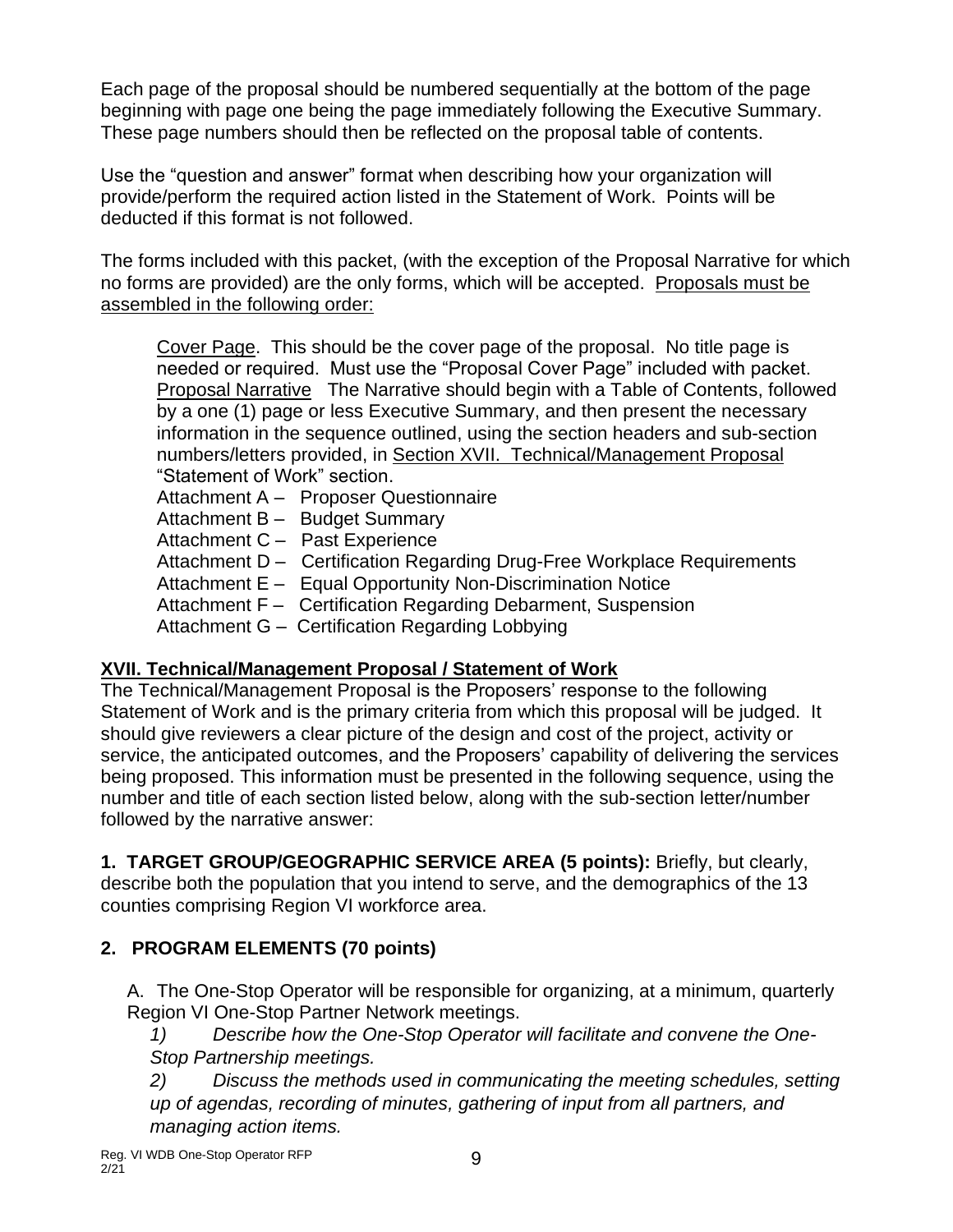B. The One-Stop One-Stop Operator will be responsible for assisting the Partner Network in coordinating the development of a training and communication plan for the One-Stop System comprehensive and affiliate centers.

1) *Describe how the One-Stop Operator will establish and maintain key relationships with One-Stop Partners in all centers, comprehensive or affiliate.* 

*2) Discuss methods used in communicating information within the entire Region VI One-Stop system, including affiliate sites.* 

*3) Discuss how the One-Stop Operator will facilitate the sharing of data and information?* 

*4) Discuss how the One-Stop Operator will serve as a community liaison to represent the entire Region VI One-Stop System, while also serving as a liaison between the Region VI WDB and the Partner Network.* 

*5) Discuss a program of staff development/cross training within and across partners.*

C. The One-Stop Operator will be responsible for leading One-Stop partners in the design and implementation of functional integration to the degree possible, with the goal of seamless delivery that will reduce duplication.

*1) Discuss how the One-Stop Operator will strive to streamline services and minimize duplication. Include how they will coordinate with partners in the implementation of integration.* 

*2) Discuss how the One-Stop Operator will work to bring additional partners to the Partner Network.*

D. The One-Stop Operator will be responsible for ensuring that the Region VI WDB's policies and procedures are effectively communicated and carried out through the One-Stop System.

*1) Discuss how the One-Stop Operator will ensure that all policies and procedures are followed, EEO requirements are met (including the delivery of services to individuals with limited English proficiency, disabilities, or other significant barriers), and that partners will comply with all federal, state and local policies governing the operations of a One-Stop Operator.* 

*2) Include a plan to assist the Region VI WDB in the development and implementation of the Memoranda of Understanding and any other subsequent agreements with partners, either mandated under WIOA or otherwise.* 

*3) Discuss how the One-Stop Operator will assist the WDB in executing the MOU's, collecting them and ensuring that One-Stop Partners are providing services in accordance with their respective MOU's.*

*4) Discuss how the Infrastructure Funding Agreement (IFA) will be developed between partners and how often it will be reported and reconciled.*

E. The One-Stop Operator will be responsible for coordinating outreach to business and job seeker customers, which includes coordinating the development of marketing, outreach and labor market information materials with support from and final approval of the Region VI WDB.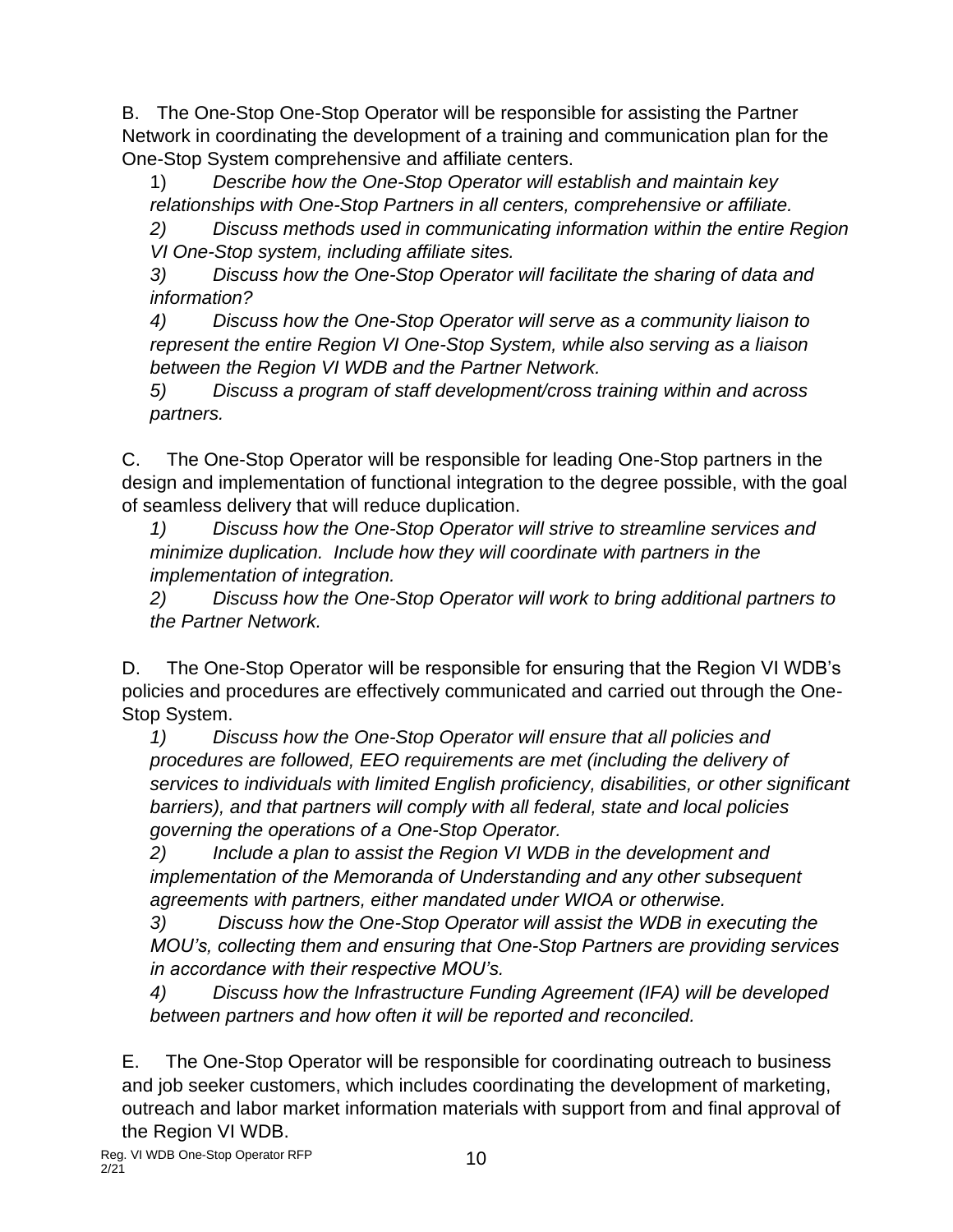*1) Describe ways the One-Stop Operator will advertise and promote the services available through the Region VI One-Stop System to educate employers, training institutions, targeted groups or the general public.* 

*2) Discuss ways the One-Stop Operator can represent the Region VI One Stop Partner Network and One-Stop System at community meetings in order to promote services and/or discuss partnership opportunities.*

*3) How will the One-Stop Operator aggressively market training and advancement opportunities to job seekers while targeting groups such as Veterans, the unemployed; ex-offenders, persons with disabilities, people with little work history or education, persons with cultural or language barriers, etc.* 

*4) Describe how the One-Stop Operator will respond to and coordinate employer requests for the provision of interview space, job fairs and other services offered through the Region VI America's Job Centers.*

*5) Discuss how the One-Stop Operator will incorporate an integrated and aligned Business Services strategy among One-Stop center partners to present a unified voice for the One-Stop Center in its' communications with employers.*

F. The One-Stop Operator will be responsible for ensuring the ongoing improvement of the Region VI One-Stop System. Improvement should focus on program utilization, performance outcomes, and customer satisfaction.

*1) Discuss a plan for evaluating customer needs and satisfaction data to continually refine and improve service strategies.* 

*2) Explain how the One-Stop Operator will work with the Region VI WDB and Partner Network to define and provide means to meet common operational needs, such as training, technical assistance, and additional resources*

*3) Describe how the One-Stop Operator will utilize technology to enhance and improve One-Stop Services to customers.*

G. The One-Stop Operator will be responsible for assisting the Region VI WDB with the design and implementation of the One-Stop Site Certification Process.

*1) Describe how the One-Stop Operator will assist with the One-Stop Certification Process in order to achieve and maintain full certification.*

 H. The One-Stop Operator will be responsible for serving as the Rapid Response (RR) Coordinator in Region VI – aligning system partners' local RR services for workers who have or will be dislocated from their jobs due to a business or plant closures, major employer downsizing, or natural disasters.

1) *Develop a plan for ensuring timely and efficient provision of rapid response activities.*

*2) Describe how the One-Stop Operator will facilitate and convene the Region VI Rapid Response meetings.* 

*3) Discuss a plan for maintaining an inventory of printed informational resource materials which address the long and short-term assistance needs of the impacted workers.*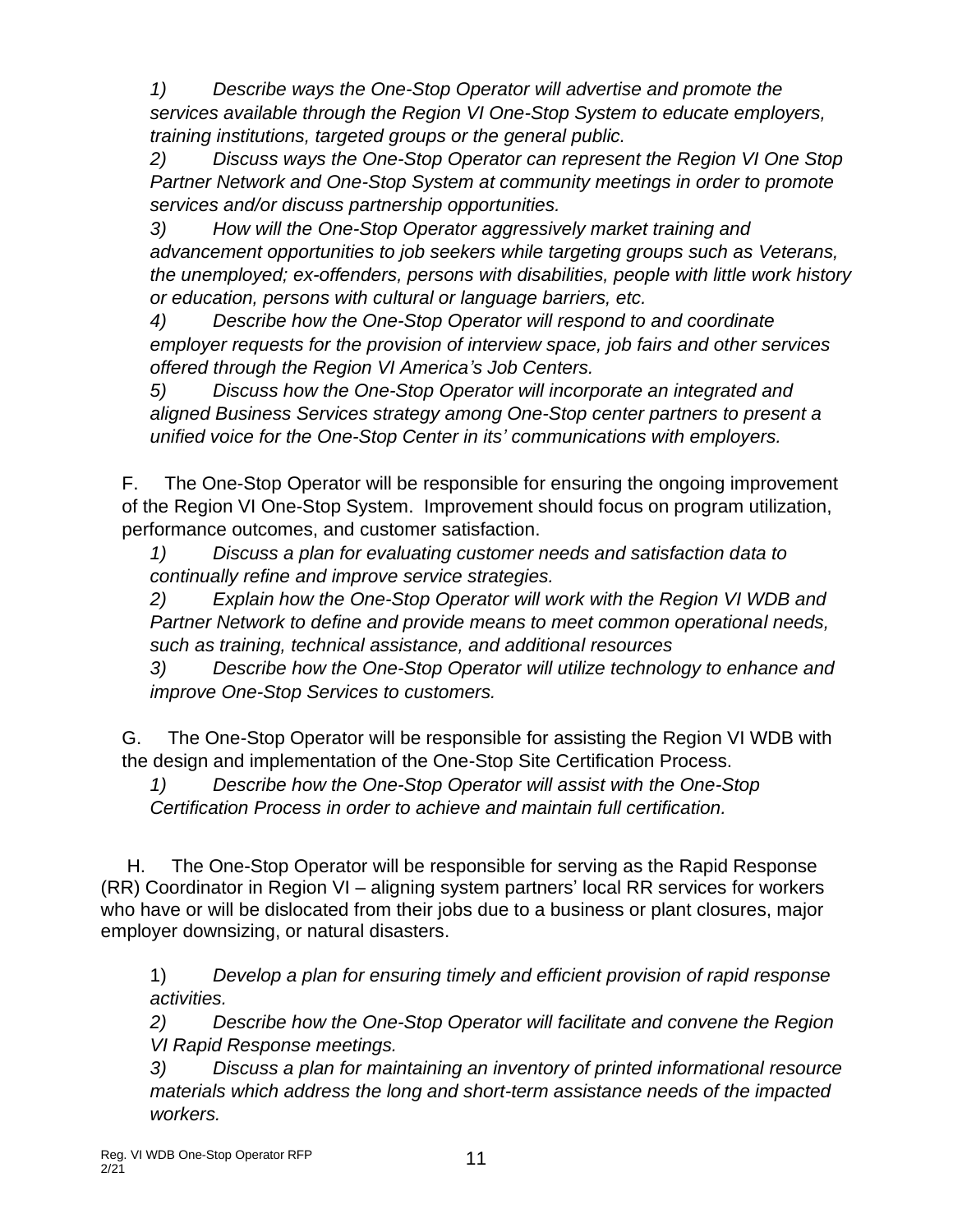**3. Proposer Information** (**20 points**) This section will form the basis for determining whether or not your agency is qualified and credible to deliver the program as proposed.

 *A) Provide a narrative description of your agency to include when, how, and why it was started: its purpose, goals and philosophy; prior and current relevant activities; accomplishments, size and characteristics of clients served; and/or current linkages and/or coordination with other agencies and services in the community.* 

 *B) Describe the administrative capability of your organization in regard to the financial and reporting requirements related to the administration of federally funded programs. Describe any experience with cost reimbursement contracts. How will the financial information be made available for monitoring and auditing purposes?* 

 *C) What are the qualifications of the organization's key program management and financial staff? (Attach resumes of personnel who will staff this contract, if awarded.)* 

 *D) Describe at length your agency's relevant experience working with WIA or WIOA and its' workforce programs and/or experience in project management.* 

 *E) What experience do you have in implementing systems and/or processes across partner agencies? Give examples of successes you have had working with multiple partners towards a common goal.* 

 *F) How will the organization provide and fund the start-up costs (i.e.-first month of the contract) of the operations?* 

 *G) Past Experience: The Proposer is required to provide up to three examples of contracts performed within the past five years that are similar in size, scope, and performance to the work outlined in this RFP. Note: A prior contract awarded by the Region VI WDB will only count as one example, regardless of the number of years the contract was awarded for during the past five years. Attachment C, provided in this packet, is to be used to complete this information.* 

# **4. Transition Plan (5 points)**

In the event during or at the end of the contract year, a new One-Stop Operator is selected, the existing provider must be willing to invest **uncompensated time and effort** to the transition process in order for services to continue with no interruptions. This phase will take place for up to fifteen (15) days after the end date of the contract. Describe how your organization would deal with this investment in order to conduct an orderly transition to another provider to ensure that there is no disruption in services.

It is important for Bidders to understand that the infrastructure for delivery of services is in place and that no break in services to current participants can be experienced as a result of a transition. It is important for current Providers to understand that a transition plan may also be required for significant changes in processes.

# **5. BUDGET (10 points)**

Complete Attachment B- Budget Summary and include a narrative with information as outlined at the bottom of the budget form.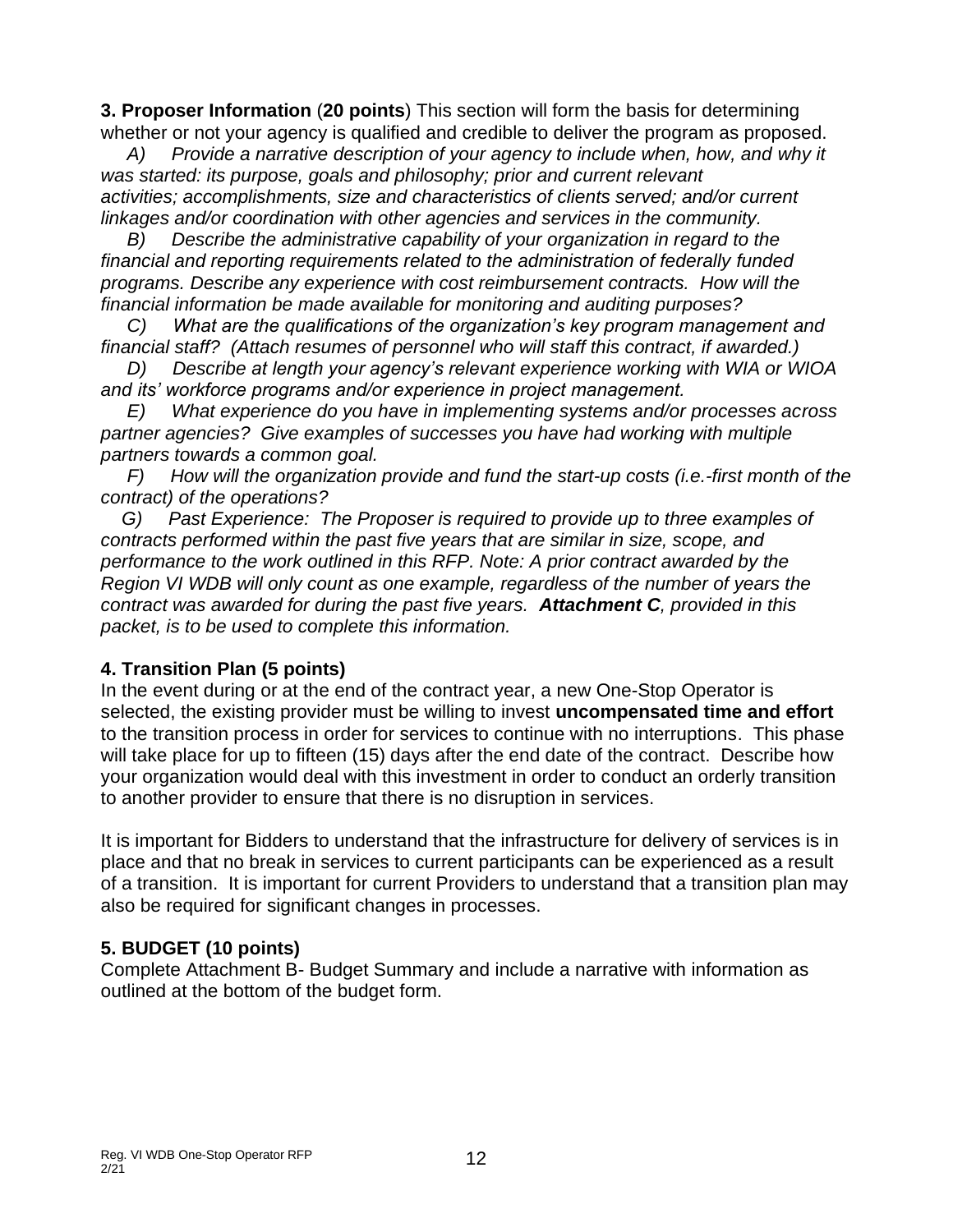# **PROPOSAL COVER PAGE**

|                                                                                                                                                                                                                                                                                                                                                                                                                                                                                                                                                                                                                                                                                                                                                                                                                                                      | Agency type: () Government () Commercial () Educational () Non-Profit |  |  |
|------------------------------------------------------------------------------------------------------------------------------------------------------------------------------------------------------------------------------------------------------------------------------------------------------------------------------------------------------------------------------------------------------------------------------------------------------------------------------------------------------------------------------------------------------------------------------------------------------------------------------------------------------------------------------------------------------------------------------------------------------------------------------------------------------------------------------------------------------|-----------------------------------------------------------------------|--|--|
|                                                                                                                                                                                                                                                                                                                                                                                                                                                                                                                                                                                                                                                                                                                                                                                                                                                      | II. PROPOSED CONTRACT TYPE: (x) Cost Reimbursement () Fixed Rate      |  |  |
|                                                                                                                                                                                                                                                                                                                                                                                                                                                                                                                                                                                                                                                                                                                                                                                                                                                      | III. DOLLAR AMOUNT OF CONTRACT: \$                                    |  |  |
|                                                                                                                                                                                                                                                                                                                                                                                                                                                                                                                                                                                                                                                                                                                                                                                                                                                      | IV. FEDERAL EMPLOYMENT IDENTIFICATION NUMBER: ______________          |  |  |
|                                                                                                                                                                                                                                                                                                                                                                                                                                                                                                                                                                                                                                                                                                                                                                                                                                                      |                                                                       |  |  |
|                                                                                                                                                                                                                                                                                                                                                                                                                                                                                                                                                                                                                                                                                                                                                                                                                                                      | VI. Registered in SAM? _____Yes ______No                              |  |  |
| VII. CERTIFICATION: I, _________________________, the undersigned, duly authorized<br>representative of this proposing agency, hereby certify that I have read, understand, and<br>accept the terms and conditions of the solicitation as stated in the Region VI Proposal<br>Package; that the enclosed package is a firm offer effective through 30 (thirty) days after<br>March 2, 2021; and that the information contained herein is true and correct to the best of<br>my knowledge. I am authorized by my Board of Directors, Trustees, other legally qualified<br>officer or as the owner of this agency or business to submit this proposal. I understand<br>that if any information has been misrepresented or is found to be untrue, this proposal will<br>be disqualified for consideration and may be grounds for contract cancellation. |                                                                       |  |  |
|                                                                                                                                                                                                                                                                                                                                                                                                                                                                                                                                                                                                                                                                                                                                                                                                                                                      |                                                                       |  |  |

Title: \_\_\_\_\_\_\_\_\_\_\_\_\_\_\_\_\_\_\_\_\_\_\_\_\_\_\_\_\_\_\_\_\_\_\_\_\_ Date: \_\_\_\_\_\_\_\_\_\_\_\_\_\_\_\_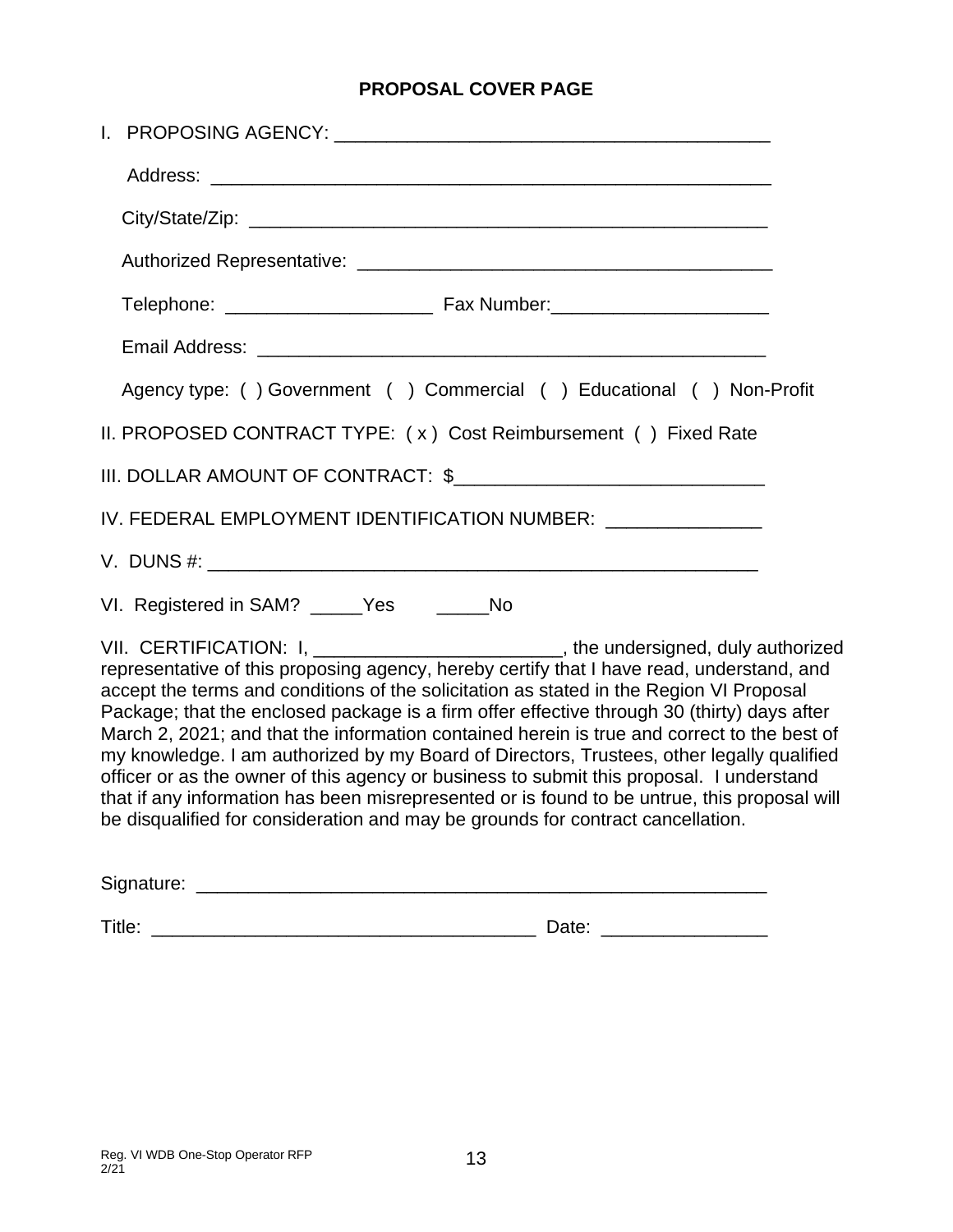# **Attachment A**

#### **Proposer Questionnaire**

**Proposer Name: \_\_\_\_\_\_\_\_\_\_\_\_\_\_\_\_\_\_\_\_\_\_\_\_\_\_\_\_\_\_\_\_\_\_\_\_\_\_\_\_\_\_\_\_\_\_\_\_\_\_\_\_ Please check appropriate responses.**

#### **1. Organization**

\_\_\_\_ Corporation \_\_\_\_ Partnership \_\_\_\_ Individual Ownership or Sole Proprietorship \_\_\_\_ City Agency \_\_\_\_ State Agency \_\_\_\_ Educational Institution

#### **2. Status**

For Profit \_\_\_\_ Non-Profit

#### **3. Experience/Information**

- \_\_\_\_\_ Number of years in business
- \_\_\_\_\_ Number of permanent employees (salaried and hourly)
- \_\_\_\_\_ Number of part-time employees

#### **4. Have any of the applicant's Federal, State or City contracts or grants ever been terminated or suspended (either totally or partially) for any reason?**

\_\_\_\_\_\_\_ Yes \_\_\_\_\_\_\_ No

If "YES", briefly explain on an attached sheet of paper.

**5. Is applicant in receivership or bankruptcy, or are any such proceedings pending?** \_\_\_\_\_\_\_ Yes \_\_\_\_\_\_\_ No

If "YES", briefly explain on an attached sheet of paper.

#### **6. Has the applicant's organization ever been cited, fined or reprimanded for any law or code violation within the last three years or has any business license been suspended or revoked?**

\_\_\_\_\_\_\_ Yes \_\_\_\_\_\_\_ No If "YES", briefly explain on an attached sheet of paper.

# **7. Are all of the applicant's required permits current?**

\_\_\_\_\_\_\_ Yes \_\_\_\_\_\_\_ No

List on an attached sheet all of your required permits and expiration dates.

# **8. Subcontracting**

Will the applicant subcontract for any of the services?

\_\_\_\_\_\_ Yes \_\_\_\_\_\_\_ No

If "YES", type in the page number(s) where the subcontracting is described in the proposal. Page(s) \_\_\_\_\_\_\_\_\_\_\_\_

# **9. Will the applicant utilize the services of a consultant in the operation of this program?**

\_\_\_\_\_\_\_ Yes \_\_\_\_\_\_\_ No If "YES", type in the page number(s) where the consultant services are described in the proposal. Page(s) \_\_\_\_\_\_\_\_\_\_\_\_\_\_\_\_\_\_\_\_\_\_\_\_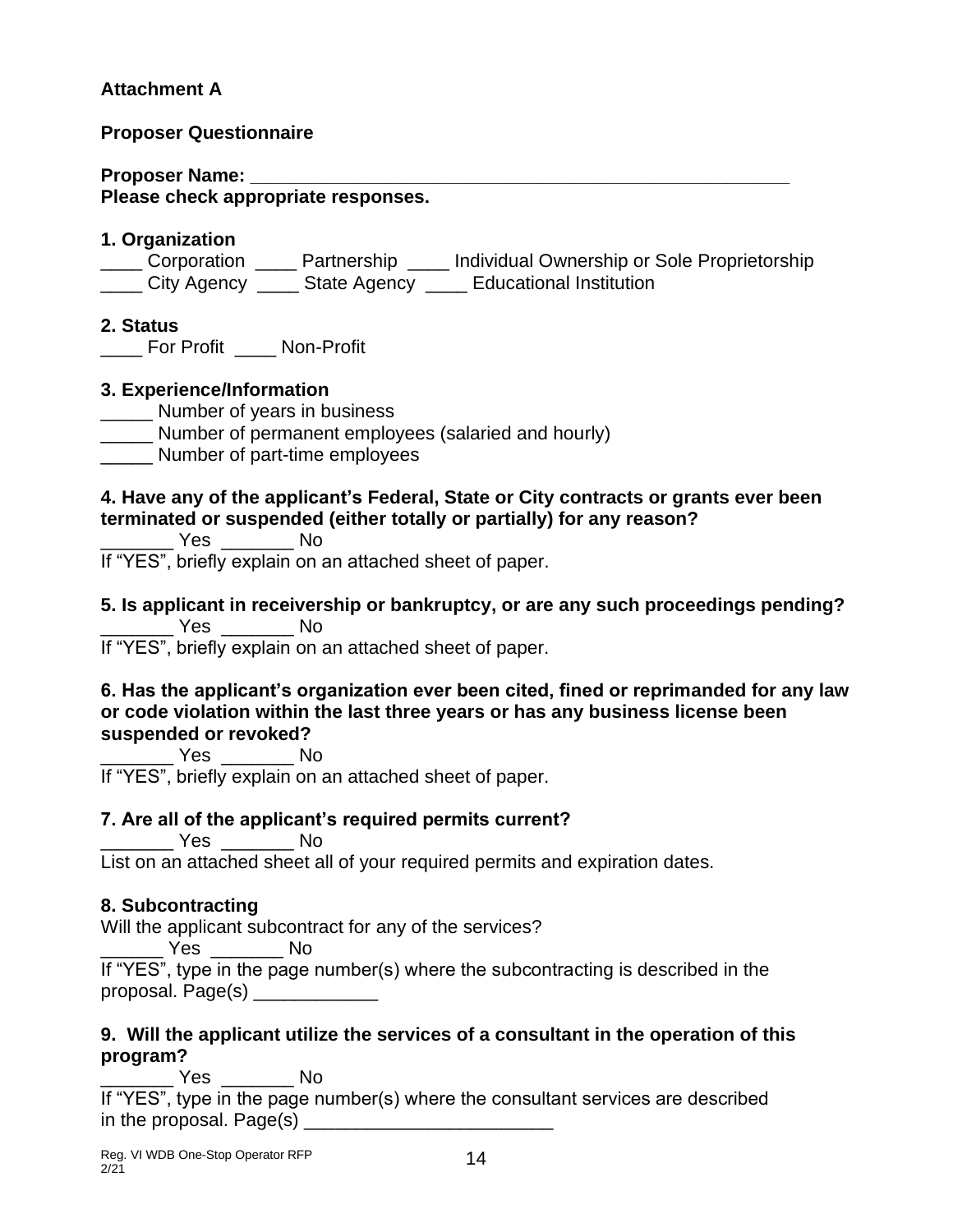# **10. Union Concurrence**

**List any and all unions that may be associated with the provision of services under this contract.**

#### **Does your agency have union approval of the proposal for services?** \_\_\_\_\_\_\_ Yes \_\_\_\_\_\_\_ No

If YES, please attach written proof of union concurrence.

# **11. Insurance Coverage**

#### **Are persons authorized to handle and disburse government funds fidelity bonded?** \_\_\_\_\_\_\_ Yes \_\_\_\_\_\_\_ No

If yes, attach proof of fidelity bonding. Note: If you cannot show proof of your ability to obtain fidelity bonding, Region VI WDB cannot contract with the applicant, and the proposal will be returned.

# **12. Does applicant carry General Liability Insurance?**

\_\_\_\_\_\_\_ Yes \_\_\_\_\_\_\_ No

If yes, attach proof of General Liability Insurance. Note: If you cannot show proof of general liability insurance, Region VI WDB cannot contract with the applicant and the proposal will be returned.

# **13. Does the applicant carry Workers' Compensation Insurance?**

\_\_\_\_\_\_\_ Yes \_\_\_\_\_\_\_ No

If yes, attach proof of General Liability Insurance. Note: If you cannot show proof of your ability to obtain workers' compensation insurance, Region VI WDB will not contract with the applicant and the proposal will be returned.

# **14. Is the applicant current with Unemployment Insurance?**

\_\_\_\_\_\_\_ Yes \_\_\_\_\_\_\_ No Note: If you cannot show proof of good standing with Unemployment Insurance, Region VI WDB will not contract with the applicant, and the request for proposal will be returned.

# **15. Fiscal Responsibilities**

**Does the applicant organization presently have any outstanding unresolved audit deficiencies with any Federal, State or Local agencies?**

\_\_\_\_\_\_\_ Yes \_\_\_\_\_\_\_ No

If yes, please explain on attached sheet of paper.

#### **16. Please attach an AUDITED financial statement for the most recent accounting year which identifies all sources of revenue, donations, and income as well as the offsetting expenses.**

Audit included? Yes No

If your response is NO, your proposal will be returned to you.

#### **17. Are the applicant facilities and other planned sites to be used accessible to individuals with disabilities?**

\_\_\_\_\_\_\_ Yes \_\_\_\_\_\_\_ No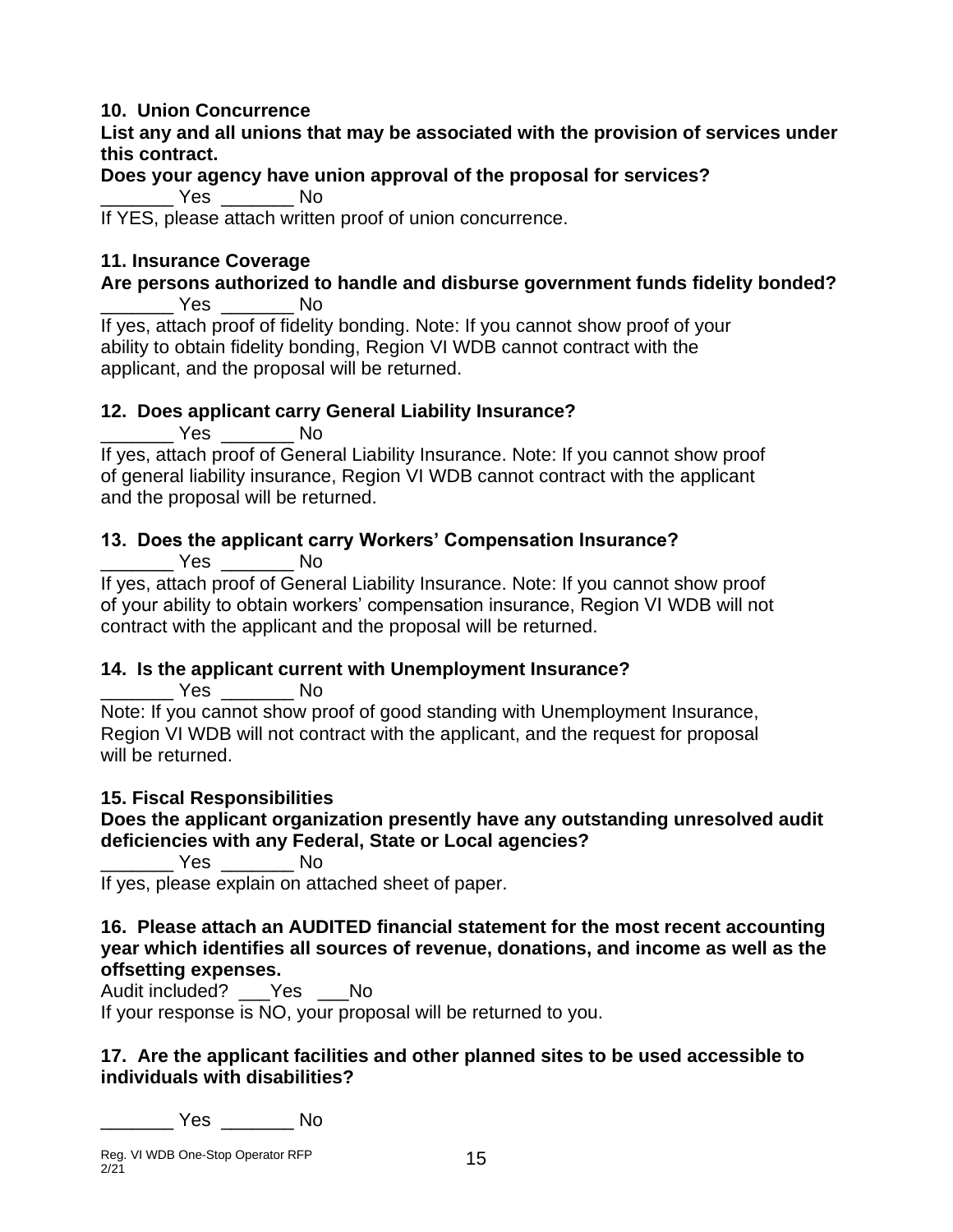#### **18. Certification and Compliance**

**Does the applicant certify and agree to provide assurances of Equal Opportunity and nondiscrimination and to develop appropriate mechanisms to ensure that affirmative action will be taken in all practices and program activities?**

\_\_\_\_\_\_\_ Yes \_\_\_\_\_\_\_ No

If you answered "no" please explain on a separate sheet of paper.

#### **19. Does the applicant agree to comply with all applicable Federal, State and local laws and directives relating to equal opportunity and affirmative action in services and program operations?**

\_\_\_\_\_\_\_ Yes \_\_\_\_\_\_\_ No If you answered "no" please explain on a separate sheet of paper.

**20. Is a current copy of the organizations' cost allocation plan included, which will support all costs budgeted for this program that are not directly related to the project. These items are usually rent, utilities, insurance and other overhead items.** \_\_\_\_\_\_\_ Yes \_\_\_\_\_\_\_ No

If you answered "no", your proposal will be returned to you.

\_\_\_\_\_\_\_\_\_\_\_\_\_\_\_\_\_\_\_\_\_\_\_\_\_\_\_\_\_\_\_\_\_\_\_\_\_\_\_\_\_\_\_\_

#### **Typed Name of Authorized Representative**

**Original Signature of Authorized Representative / Date**

\_\_\_\_\_\_\_\_\_\_\_\_\_\_\_\_\_\_\_\_\_\_\_\_\_\_\_\_\_\_\_\_\_\_\_\_\_\_\_\_\_\_\_\_\_\_\_\_\_\_\_\_\_\_\_\_\_\_\_\_\_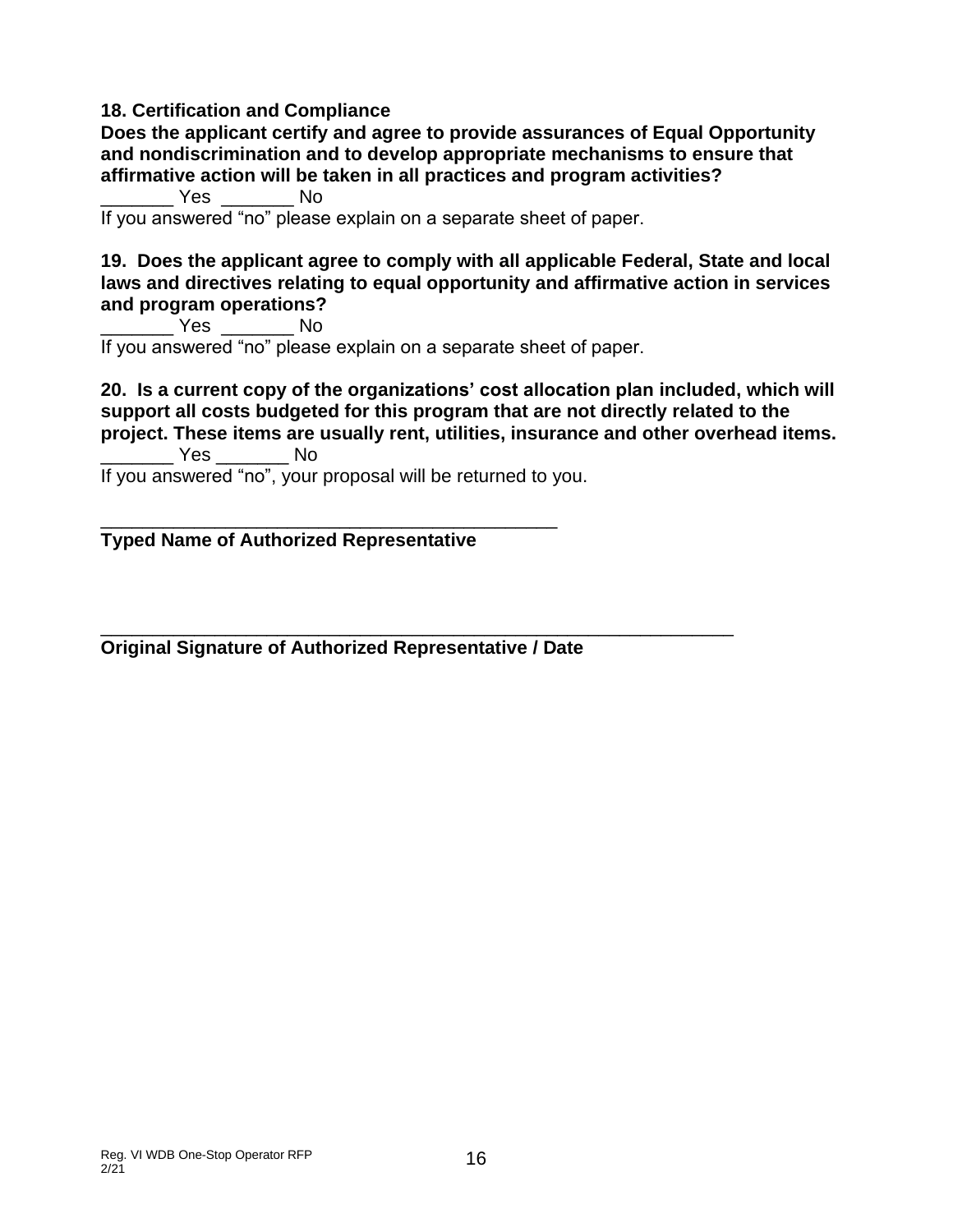# **Attachment B - One-Stop Operator Budget Summary**

| <b>Cost Category</b>           | <b>Budgeted Amount</b>              | <b>WIOA Funds</b> | In-Kind or Cash<br><b>Contribution (s) (Attach</b><br>detailed summary) |
|--------------------------------|-------------------------------------|-------------------|-------------------------------------------------------------------------|
|                                |                                     |                   |                                                                         |
| <b>Indirect Costs</b>          | (not to exceed 10% of total budget) |                   |                                                                         |
| Salary & Wages                 |                                     |                   |                                                                         |
| <b>Fringe Benefits</b>         |                                     |                   |                                                                         |
| <b>Overhead Costs</b>          |                                     |                   |                                                                         |
| <b>Attach Budget Narrative</b> |                                     |                   |                                                                         |
| <b>Total Indirect Costs</b>    |                                     |                   |                                                                         |
|                                |                                     |                   |                                                                         |
| <b>Program Costs</b>           |                                     |                   |                                                                         |
| Salary & Wages                 |                                     |                   |                                                                         |
| <b>Fringe Benefits</b>         |                                     |                   |                                                                         |
| Outreach/Marketing             |                                     |                   |                                                                         |
| Mileage/Travel                 |                                     |                   |                                                                         |
| <b>Meeting Rooms/Conf Fees</b> |                                     |                   |                                                                         |
| <b>Meeting Expenses</b>        |                                     |                   |                                                                         |
| Telephone                      |                                     |                   |                                                                         |
| Postage                        |                                     |                   |                                                                         |
| <b>Office Supplies</b>         |                                     |                   |                                                                         |
| Printing/Copies                |                                     |                   |                                                                         |
| <b>Equipment Costs</b>         |                                     |                   |                                                                         |
| Rent                           |                                     |                   |                                                                         |
| Other                          |                                     |                   |                                                                         |
| <b>Attach Budget Narrative</b> |                                     |                   |                                                                         |
| <b>Total Program Costs</b>     |                                     |                   |                                                                         |
|                                |                                     |                   |                                                                         |
| <b>TOTAL CONTRACT COSTS</b>    |                                     |                   |                                                                         |

Attach Budget Narrative explaining each line item to include the following:

▪ Salaries – Include the hours, wages, and duties of each grant-related position.

▪ Fringe benefits – List all employment related costs, such as FICA, workers compensation, health insurance, and retirement benefits.

- Indirect/Overhead Costs Discuss any indirect/overhead costs and include approved indirect cost rates or cost allocation plans.
- Outreach/Marketing Explain an outreach/marketing plan and include materials needed such as brochures, mailings, etc.
- Travel Cover mileage rates, parking fees, tolls, tips, and per diems for lodging and meals.
- Meeting Rooms/Conf Fees/Meeting Expenses Include room rental fees, meeting expenses such as coffee, water, lunches, etc.
- Telephone –Cover telephone, cell phone and internet costs.
- Postage/Supplies Include items needed to run an office, such as paper, envelopes, postage, pens and pencils, and staples, etc.
- **Printing/Copies Include printing and copier costs.**
- Equipment List all purchases for items with a life span of 3 years or more, such as furniture, computers, printers, copiers, phones, etc.
- **Other Costs List all other items by major type and show the basis of the computation for each.**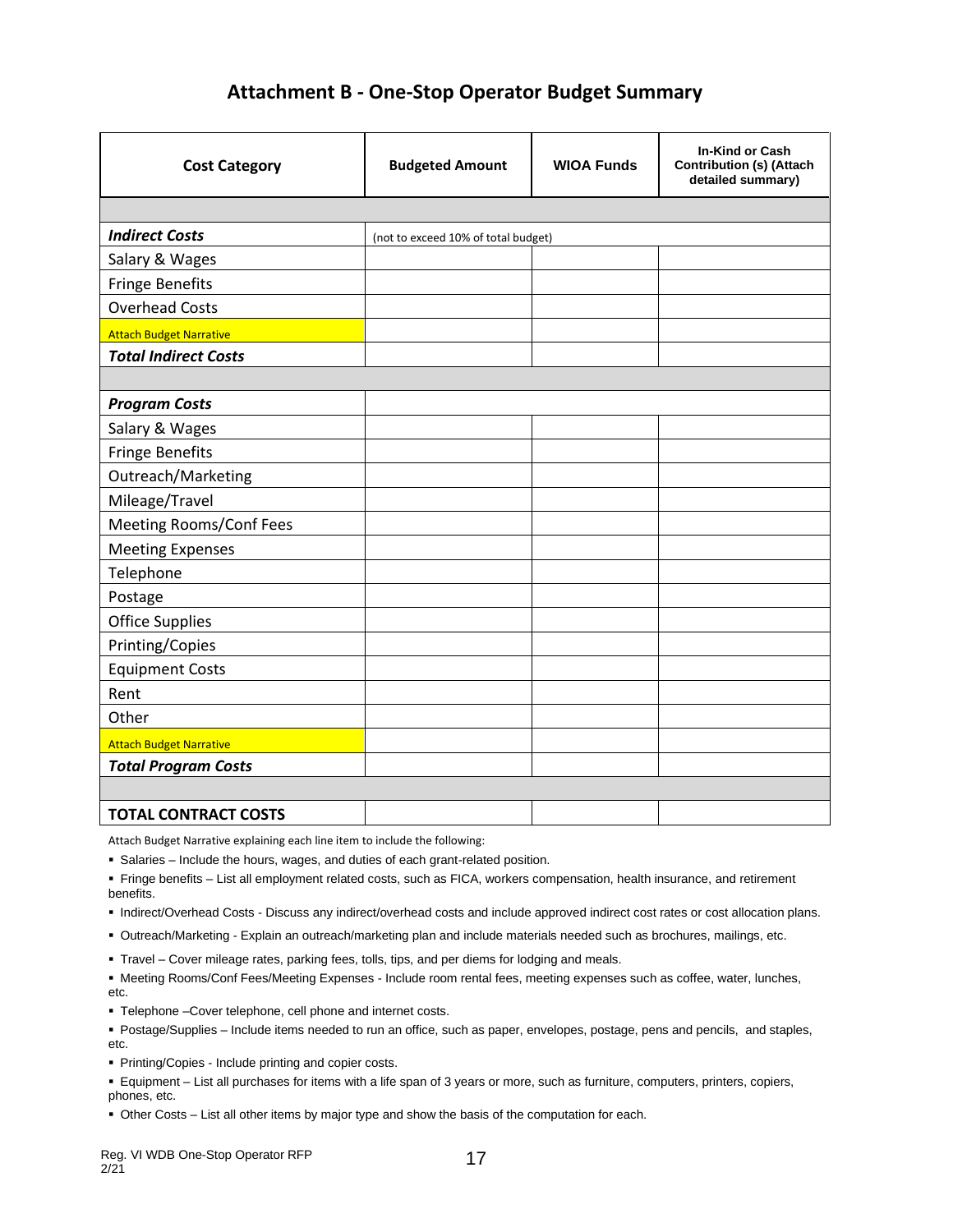# **Attachment C - Past Experience – Please Complete for up to 3 Past Contracts**

| Dollar Value: Awarded _______________               |  |
|-----------------------------------------------------|--|
| Actual Expenditures at Closeout: __________________ |  |
| <b>Comments:</b>                                    |  |

|                                       | Agency Point-of-Contact Name and Title <b>Example 2018</b> 2019 12:00:00 12:00:00 12:00:00 12:00:00 12:00:00 12:00:00 |  |
|---------------------------------------|-----------------------------------------------------------------------------------------------------------------------|--|
|                                       |                                                                                                                       |  |
|                                       |                                                                                                                       |  |
|                                       | to <u>__________</u> ___                                                                                              |  |
| Dollar Value: Awarded _______________ |                                                                                                                       |  |
|                                       |                                                                                                                       |  |
| <b>Comments:</b>                      |                                                                                                                       |  |

|                                                                                                                                                                                                                                     | Agency Point-of-Contact Name and Title <b>Example 2018</b> 2019 12:00:00 12:00:00 12:00:00 12:00:00 12:00:00 12:00:00 |
|-------------------------------------------------------------------------------------------------------------------------------------------------------------------------------------------------------------------------------------|-----------------------------------------------------------------------------------------------------------------------|
|                                                                                                                                                                                                                                     |                                                                                                                       |
|                                                                                                                                                                                                                                     |                                                                                                                       |
| <b>Period of Performance:</b> Period of Period and Period of Period and Period and Period and Period and Period and Period and Period and Period and Period and Period and Period and Period and Period and Period and Period and P | to                                                                                                                    |
| <b>Dollar Value: Awarded</b>                                                                                                                                                                                                        |                                                                                                                       |
| Actual Expenditures at Closeout: _______________                                                                                                                                                                                    |                                                                                                                       |
| <b>Comments:</b>                                                                                                                                                                                                                    |                                                                                                                       |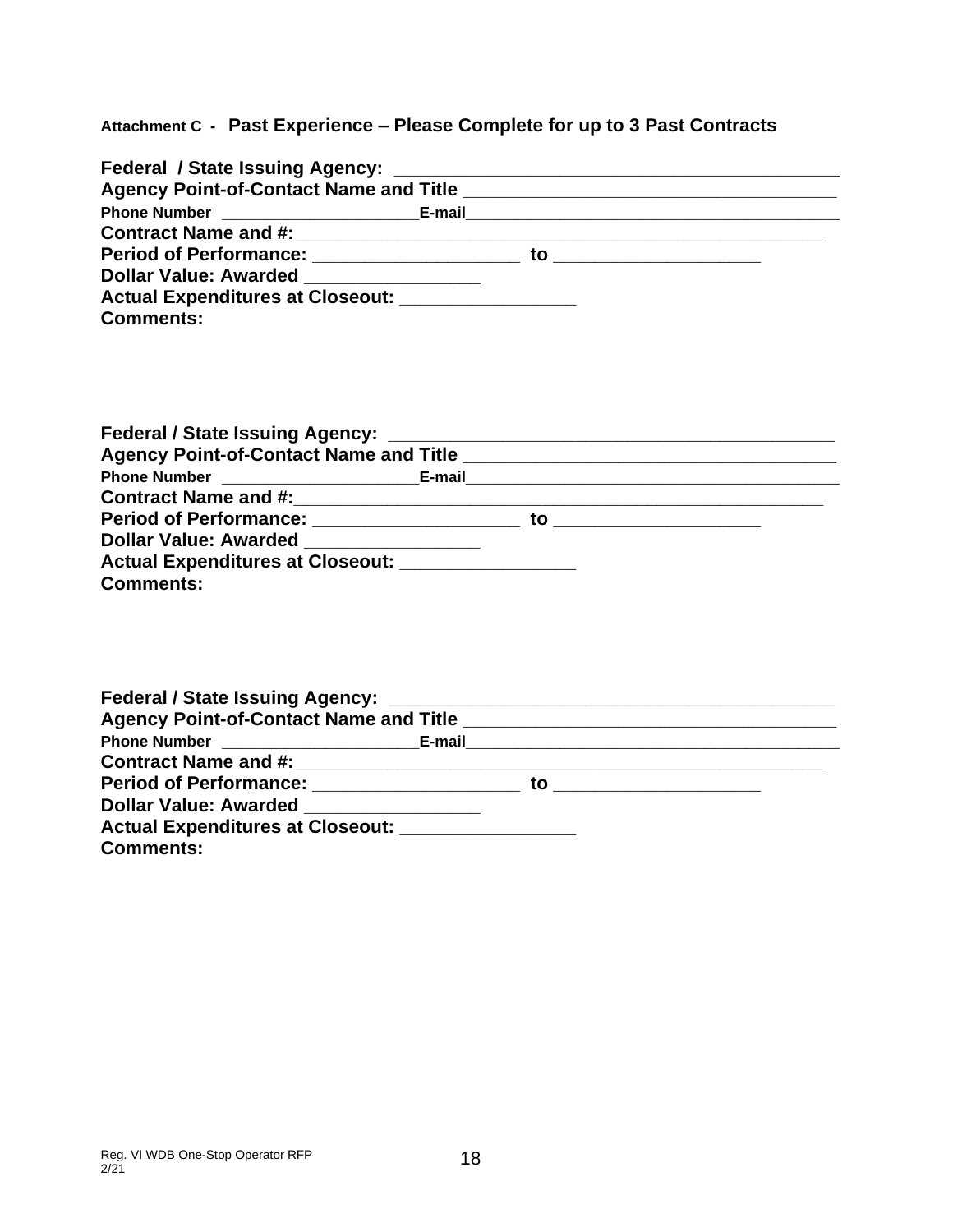#### **Attachment D**

#### CERTIFICATION REGARDING DRUG –FREE WORKPLACE REQUIREMENTS

- A. The contractor certifies that it will or will continue to provide a drug-free workplace by:
	- a. Publishing a statement notifying employees that the unlawful manufacture, distribution, dispensing, possession, or use of a controlled substance is prohibited in the contractor's workplace and specifying the actions that will be taken against employees for violation of such prohibition:
	- b. Establishing an ongoing drug-free awareness program to inform employees about:
		- 1. The dangers of drug abuse in the workplace
		- 2. The grantee's policy of maintaining a drug-free workplace.
		- 3. Any available drug counseling, rehabilitation, and employee assistance programs, and
		- 4. The penalties that may be imposed upon employees for drug abuse violations occurring in the workplace.
	- c. Making it a requirement that each employee is to be engaged in the performance of the grant to be given a copy of the statement by paragraph "a" above.
	- d. Notifying the employee in the statement required by paragraph "a" that, as a condition of employment under the grant, the employee will:
		- 1. Abide by the terms of the statement, and
		- 2. Notify the employer in writing of his or her conviction for a violation of a criminal drug statue occurring in the workplace no later then five (5) calendar days after such conviction;
	- e. Notifying the agency in writing, within ten (10) calendar days after receiving notice under subparagraph "d.2." from an employee or otherwise receiving actual notice of such conviction. Employers of convicted employees must provide notice, including position title, to every grant officer or other designee on whose contract activity the convicted employee was working, unless the Federal agency has designated a central point for the receipt of such notices. Notices shall include the identification number(s) of each affected grant;
	- f. Taking one of the following actions, within thirty (30) calendar days of receiving notice under subparagraph "d.2." with respect to any employee who is convicted.
		- 1. Taking appropriate personnel action with such an employee, up to and including termination, consistent within the requirements of the Rehabilitation Act of 1973, as amended; or
		- 2. Requiring such employee to participate satisfactorilyy in a drug abuse assistance or rehabilitation program approved for such purposes by Federal, State, or local health, law enforcement, or other appropriate agency.
	- g. Making a good faith effort to continue to maintain a drug-free workplace through implementation of paragraphs "a", "b", "c", "d", "e", and "f".

Applicant Organization

Name of Certifying Official Signature & Date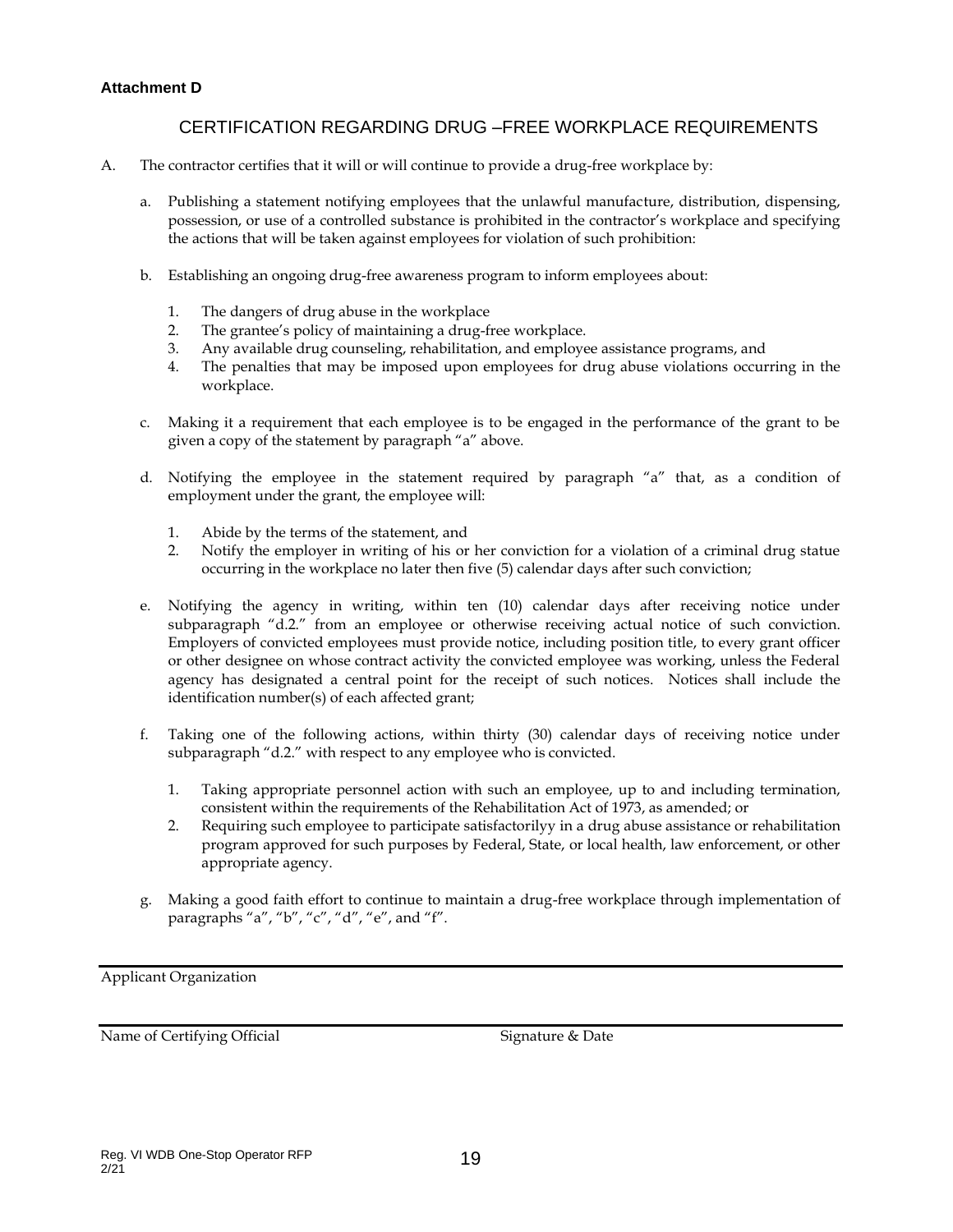#### **EQUAL OPPORTUNITY NON-DISCRIMINATION ASSURANCE**

**\_\_\_\_\_\_\_\_\_\_\_\_\_\_\_\_\_\_\_\_\_\_\_\_\_\_\_\_\_\_\_\_** (name of agency), as a recipient of Workforce Innovation and Opportunity Act (WIOA) financial assistance, shall provide initial and continuing notice that it does not discriminate on any prohibited ground, to: registrants, applicants, eligible applicants/recipients, participants, applicants for employment, employees and members of the public, including those with impaired vision or hearing, and unions or professional organizations holding collective bargaining or professional agreements with the recipients.

#### **ASSURANCE**

As a condition to the award of financial assistance from the Department of Labor under Title I of WIOA, the grant applicant assures that it has the ability to comply with the nondiscrimination and equal opportunity provisions of the following laws, and will remain in compliance for the duration of the award of federal financial assistance:

Section 188 of the Workforce Innovation and Opportunity Act (WIOA), which prohibits discrimination against all individuals in the United States on the basis of race, color, religion, sex (including pregnancy, childbirth, and related medical conditions, transgender status, and gender identity), national origin (including limited English proficiency), age, disability, political affiliation or belief, or against beneficiaries on the basis of either citizenship status or participation in any WIOA Title I financially assisted program or activity;

Title VI of the Civil Rights Act of 1964, as amended, which prohibits discrimination on the bases of race, color and national origin;

Section 504 of the Rehabilitation Act of 1973, as amended, which prohibits discrimination against qualified individuals with disabilities;

The Age Discrimination Act of 1975, as amended, which prohibits discrimination on the basis of age; and

Title IX of the Education Amendments of 1972, as amended, which prohibits discrimination on the basis of sex in educational programs.

The grant applicant also assures that, as a recipient of WIOA Title I financial assistance, it will comply with 29 CFR part 38 and all other regulations implementing the laws listed above. This assurance applies to the grant applicant's operation of the WIOA Title I financially assisted program or activity, and to all agreements the grant applicant makes to carry out the WIOA Title I-financially assisted program or activity. The grant applicant understands that the United States has the right to seek judicial enforcement of this assurance.

TYPED NAME OF AGENCY OFFICIAL: \_\_\_\_\_\_\_\_\_\_\_\_\_\_\_\_\_\_\_\_\_\_\_\_\_\_\_\_\_\_\_\_\_\_\_\_

TITLE: \_\_\_\_\_\_\_\_\_\_\_\_\_\_\_\_\_\_\_\_\_\_\_\_\_\_\_\_\_\_\_\_\_\_\_\_\_\_\_\_\_\_\_\_\_\_\_\_\_\_\_\_\_\_\_\_\_\_\_\_\_\_\_\_\_

SIGNATURE: \_\_\_\_\_\_\_\_\_\_\_\_\_\_\_\_\_\_\_\_\_\_\_\_\_\_\_\_\_\_\_\_\_\_\_\_\_\_\_\_\_\_\_\_\_\_\_\_\_\_\_\_\_\_\_\_\_\_\_

DATE: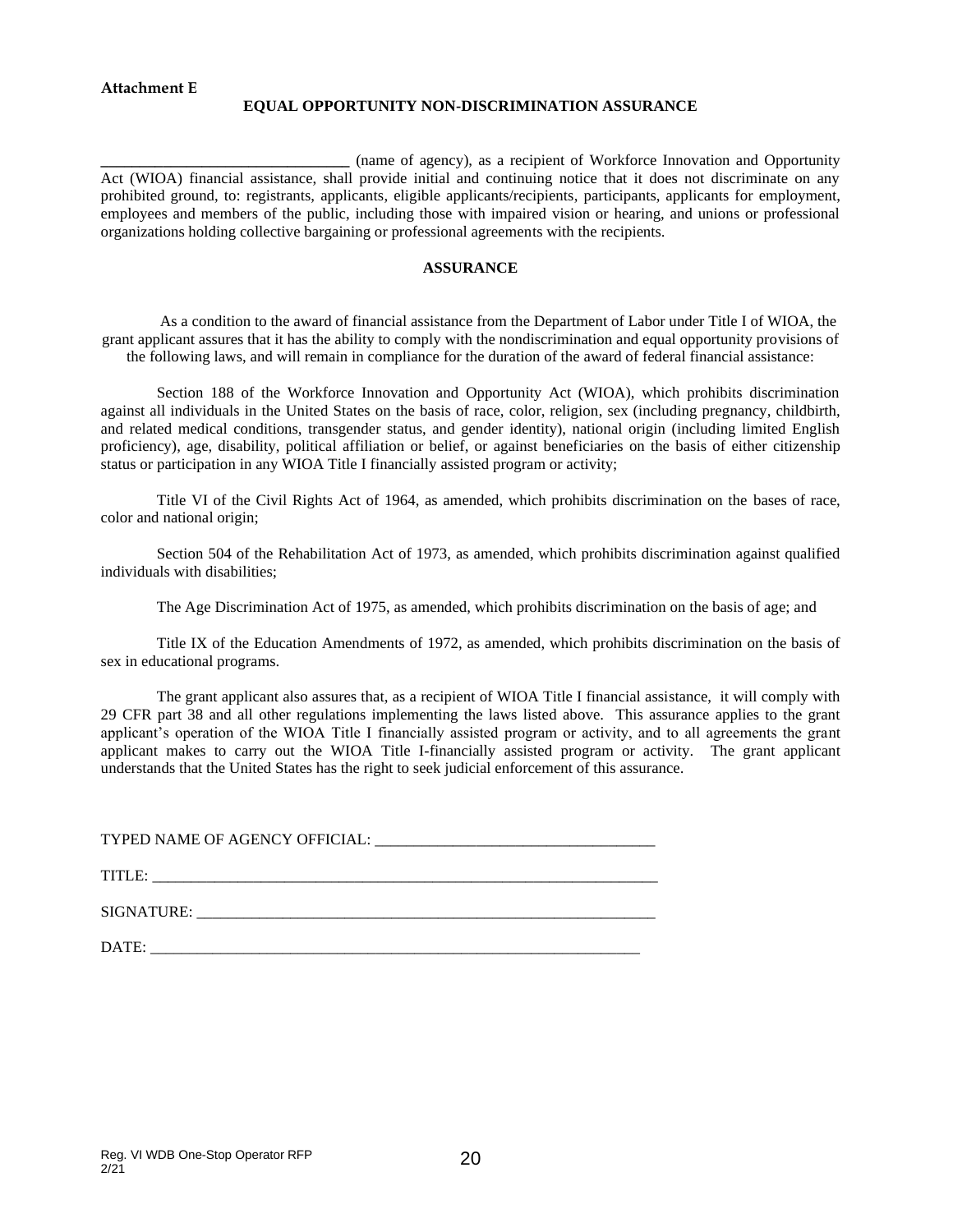#### **Attachment F**

#### **CERTIFICATION REGARDING DEBARMENT, SUSPENSION, AND OTHER RESPONSIBILITY MATTERS PRIMARY COVERY TRANSACTION**

 $\_$  , and the set of the set of the set of the set of the set of the set of the set of the set of the set of the set of the set of the set of the set of the set of the set of the set of the set of the set of the set of th  $\_$  , and the set of the set of the set of the set of the set of the set of the set of the set of the set of the set of the set of the set of the set of the set of the set of the set of the set of the set of the set of th

Applicant Organization:

This certification is required by the regulation implementing Executive Order 12549, Debarment and Suspension, 29 CRF Part 98, Section 98.510, Participants' Responsibilities. The regulations were published as Part VII of the May 26, 1988, Federal Register (Pages 19160-19211).

- 1) The prospective primary participant (i.e., grantee) certifies to the best of its knowledge and belief, that it and it principles:
	- a. Are not presently debarred, suspended, proposed for debarment, declared ineligible, or voluntarily excluded from covered transactions by a Federal department or agency;
	- b. Have not within a three-year period preceding this renewal been convicted of or had a civil judgment rendered against them for commission of fraud or a criminal offense in connection with obtaining, attempting to obtain, or performing a public (Federal, State, or Local) transaction or contract under a commission of embezzlement, theft, forgery, bribery, falsification or destruction of records, making false statements, or receiving stolen property;
	- c. Are not presently indicated for or otherwise criminally or civilly charged by a government entity (Federal, State, or Local) with commission of the offenses enumerated in paragraph (1) (b) of this certification; and
	- d. Have not within a three-year period preceding this application/renewal had one or more public transactions (Federal, State, or Local) terminated for cause or default.
- 2) Where the prospective primary participant is unable to certify to any of the statements in this certification, such prospective participant shall attach an explanation to this renewal package.

Name of Certifying Official Signature & Date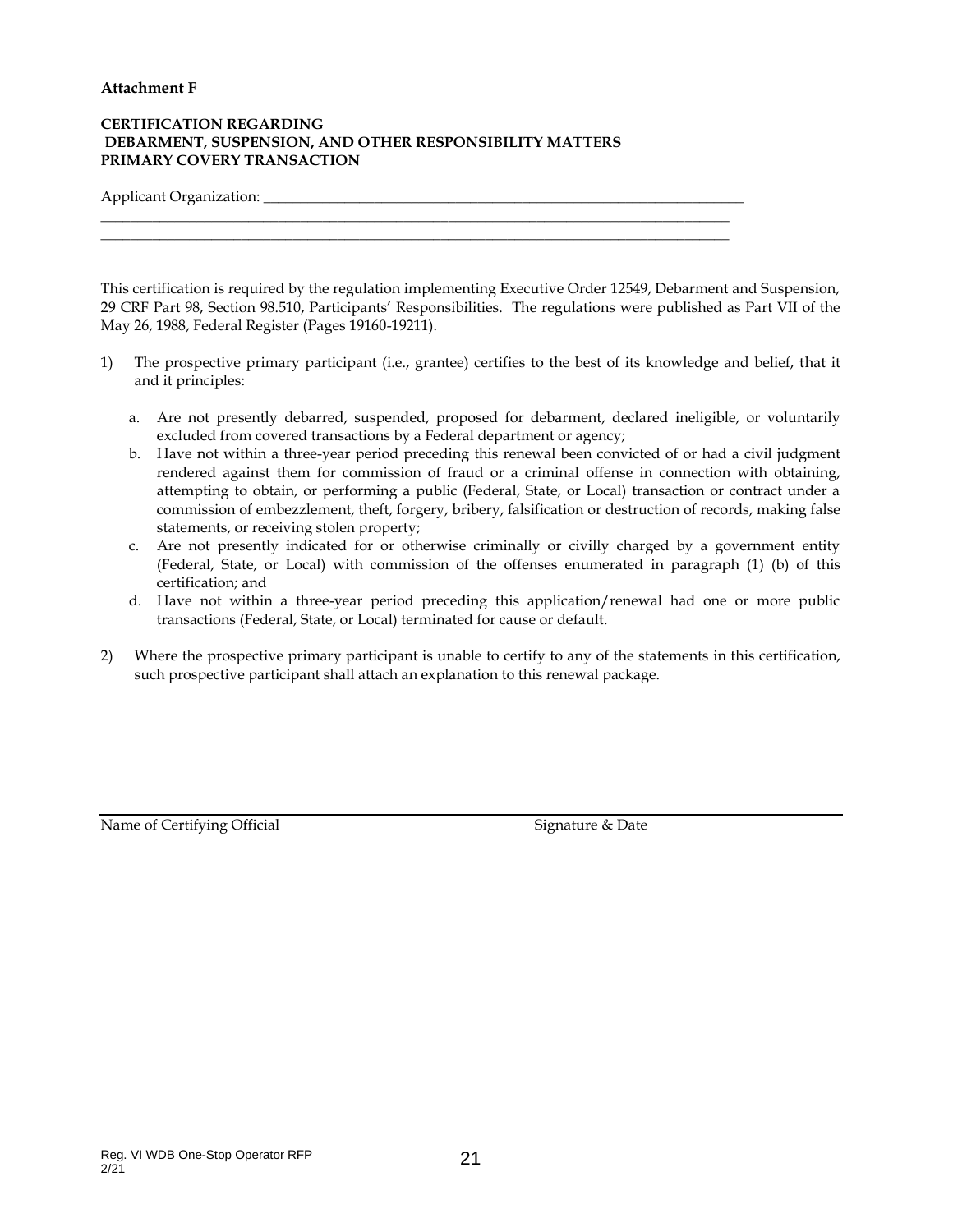#### **Attachment G**

#### **CERTIFICATION REGARDING LOBBYING CERTIFICATION FOR CONTRACTS, GRANTS, LOANS, AND COOPERATIVE AGREEMENTS**

The undersigned certifies, to the best of his or her knowledge and belief that:

- 1) No Federal appropriated funds have been paid or will be paid, by or on behalf of the undersigned, to any person for influencing or attempting to influence an officer or employee of Congress, or any employee of a Member of Congress in connection with the awarding of any Federal loan, the entering into of any cooperative agreement, and the extension, continuation, renewal, amendment, or modification of any Federal contract, grant, loan, or cooperative agreement
- 2) If any funds other than Federal appropriated funds have been paid or will be paid to any person for influencing or attempting to influence an office or employee of any agency, a Member of Congress, an officer or employee of Congress, or an employee of a Member of Congress in connection with this Federal contract, grant, loan, or cooperative agreement, the undersigned shall complete and submit Standard Form– LLL, "Disclosure Form to Report Lobbying", in accordance with its instruction.
- 3) The undersigned shall require that the language of this certification be included in the award documents for all sub awards at all tiers (including subcontracts, sub grants, and contracts under grants, loans, and cooperative agreements) and that all sub recipients shall certify and disclose accordingly.

This certification is a material representation of fact upon which reliance was placed when this certification is a prerequisite for making or entering into this transaction imposed by Section 1352, Title 31, and U.S. Code. Any person who fails to file the required certification shall be subject to a civil penalty of not less than \$10,000 and not more than \$100,000 for each such failure.

Applicant Organization

Name of Certifying Official Signature & Date

\_\_\_\_\_\_\_\_\_\_\_\_\_\_\_\_\_\_\_\_\_\_\_\_\_\_\_\_\_\_\_\_\_\_\_\_\_\_\_\_\_ Date Submitted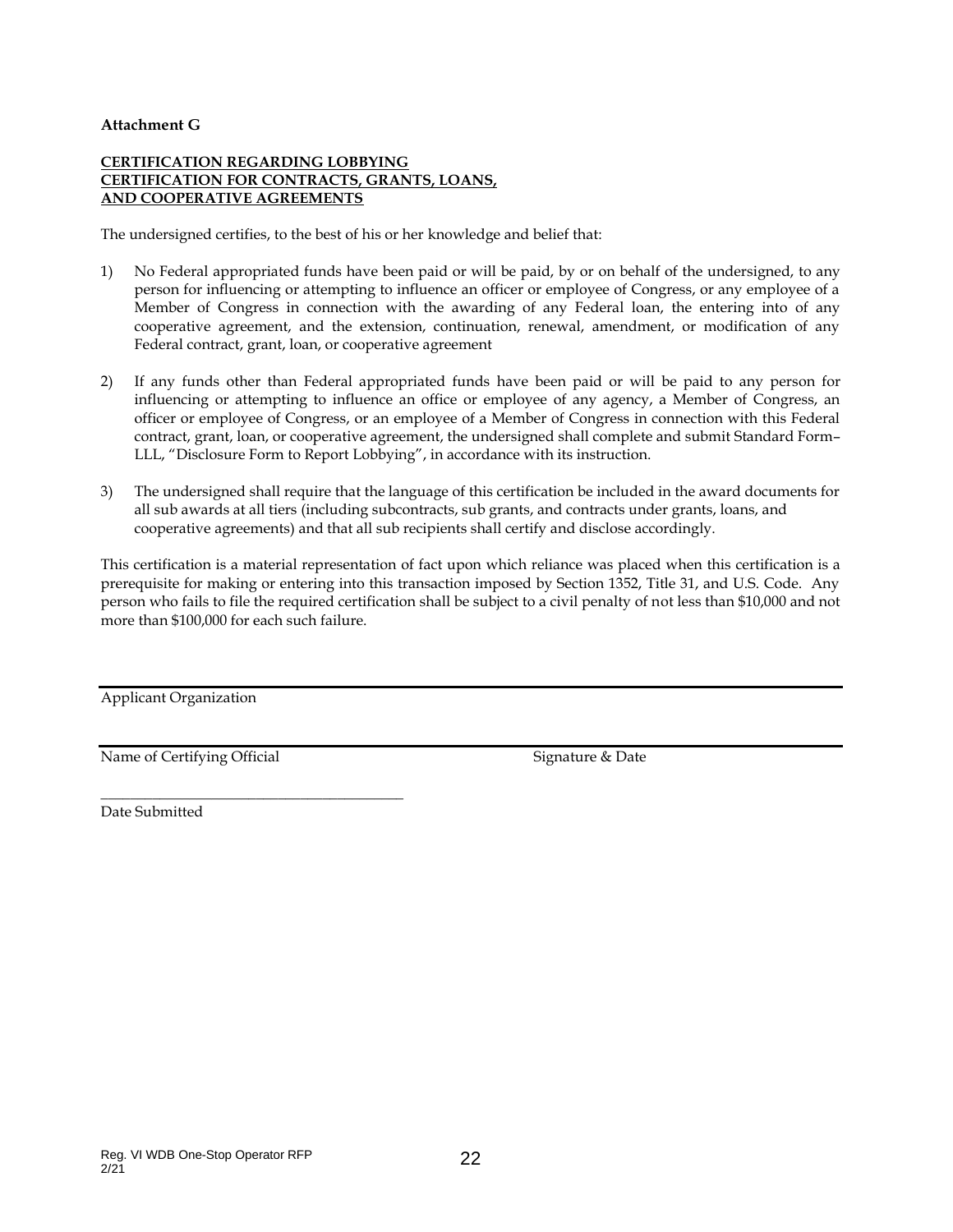|                                                  | <b>West</b><br>Virginia | <b>Region 6</b> | <b>Region 6</b>                |
|--------------------------------------------------|-------------------------|-----------------|--------------------------------|
| <b>WIOA Performance Measures</b>                 | PY 2020 Goals           | PY 2020 Goals   | <b>PY 2021</b><br><b>Goals</b> |
|                                                  | <b>FINAL</b>            | <b>FINAL</b>    | <b>FINAL</b>                   |
| <b>WIOA Adults</b>                               |                         |                 |                                |
| <b>Employment (Second Quarter after</b><br>Exit) | 69.3%                   | 69.3%           | 69.30%                         |
| <b>Employment (Fourth Quarter after Exit)</b>    | 69.6%                   | 69.6%           | 69.60%                         |
| <b>Median Earnings</b>                           | \$6,251.00              | \$6,251.00      | \$6,251.00                     |
| <b>Credential Attainment Rate</b>                | 78.0%                   | 75.0%           | 75%                            |
| <b>Measurable Skill Gains</b>                    | 28.0%                   | 28.0%           | 33%                            |
| <b>WIOA Dislocated Workers</b>                   |                         |                 |                                |
| <b>Employment (Second Quarter after</b><br>Exit) | 81.2%                   | 81.2%           | 81.20%                         |
| <b>Employment (Fourth Quarter after Exit)</b>    | 83.2%                   | 83.2%           | 83.20%                         |
| <b>Median Earnings</b>                           | \$9,719.00              | \$9,719.00      | \$9,719.00                     |
| <b>Credential Attainment Rate</b>                | 83.0%                   | 79.5%           | 79.50%                         |
| <b>Measurable Skill Gains</b>                    | 27.5%                   | 27.5%           | 35%                            |
| <b>WIOA Youth</b>                                |                         |                 |                                |
| <b>Employment (Second Quarter after</b><br>Exit) | 63.3%                   | 63.3%           | 63.30%                         |
| <b>Employment (Fourth Quarter after Exit)</b>    | 69.7%                   | 64.0%           | 64%                            |
| <b>Median Earnings</b>                           | \$3,182.00              | \$3,182.00      | \$3,182.00                     |
| <b>Credential Attainment Rate</b>                | 73.3%                   | 70.0%           | 70%                            |
| <b>Measurable Skill Gains</b>                    | 34.4%                   | 34.4%           | 34.40%                         |